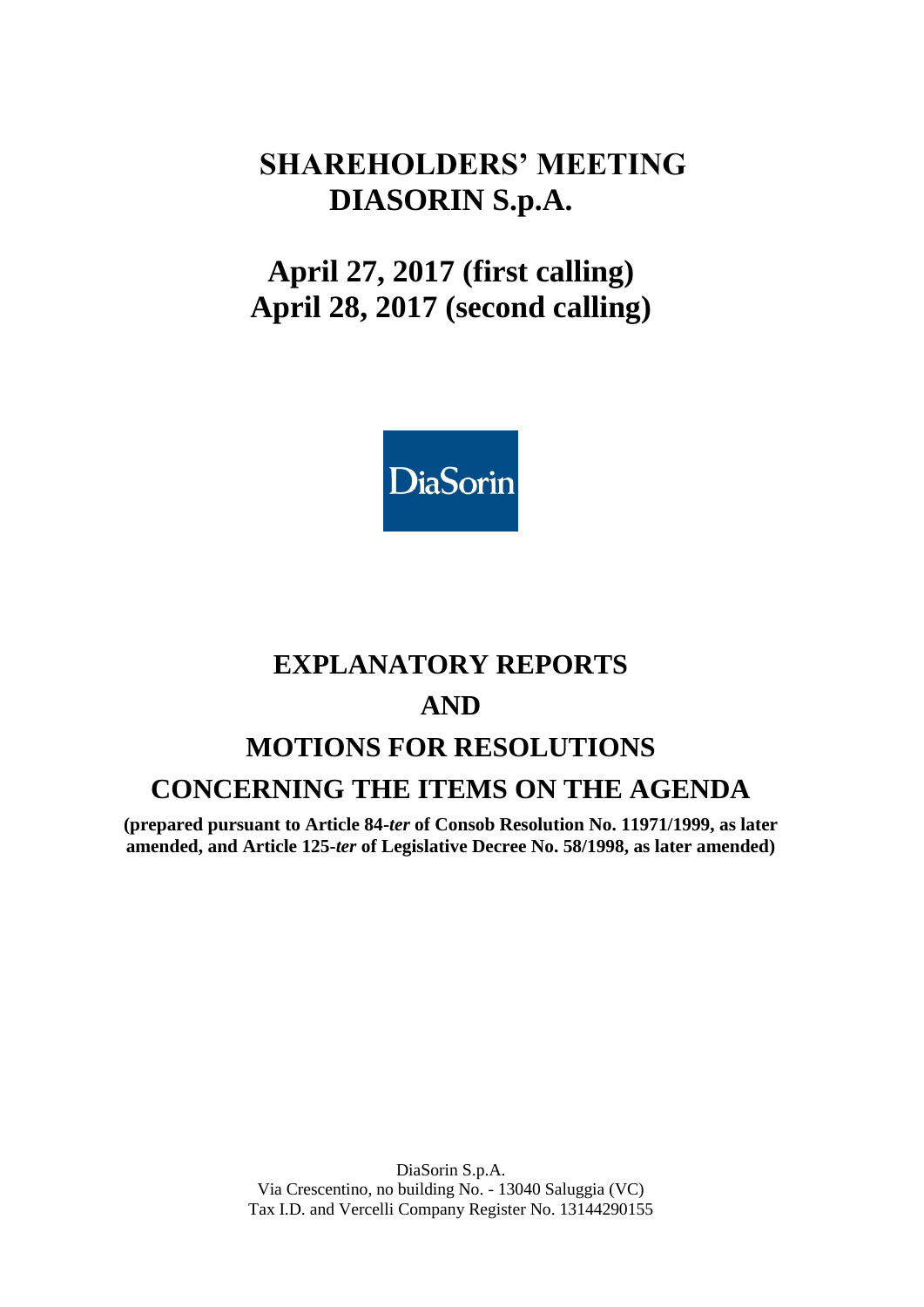## **CONTENTS**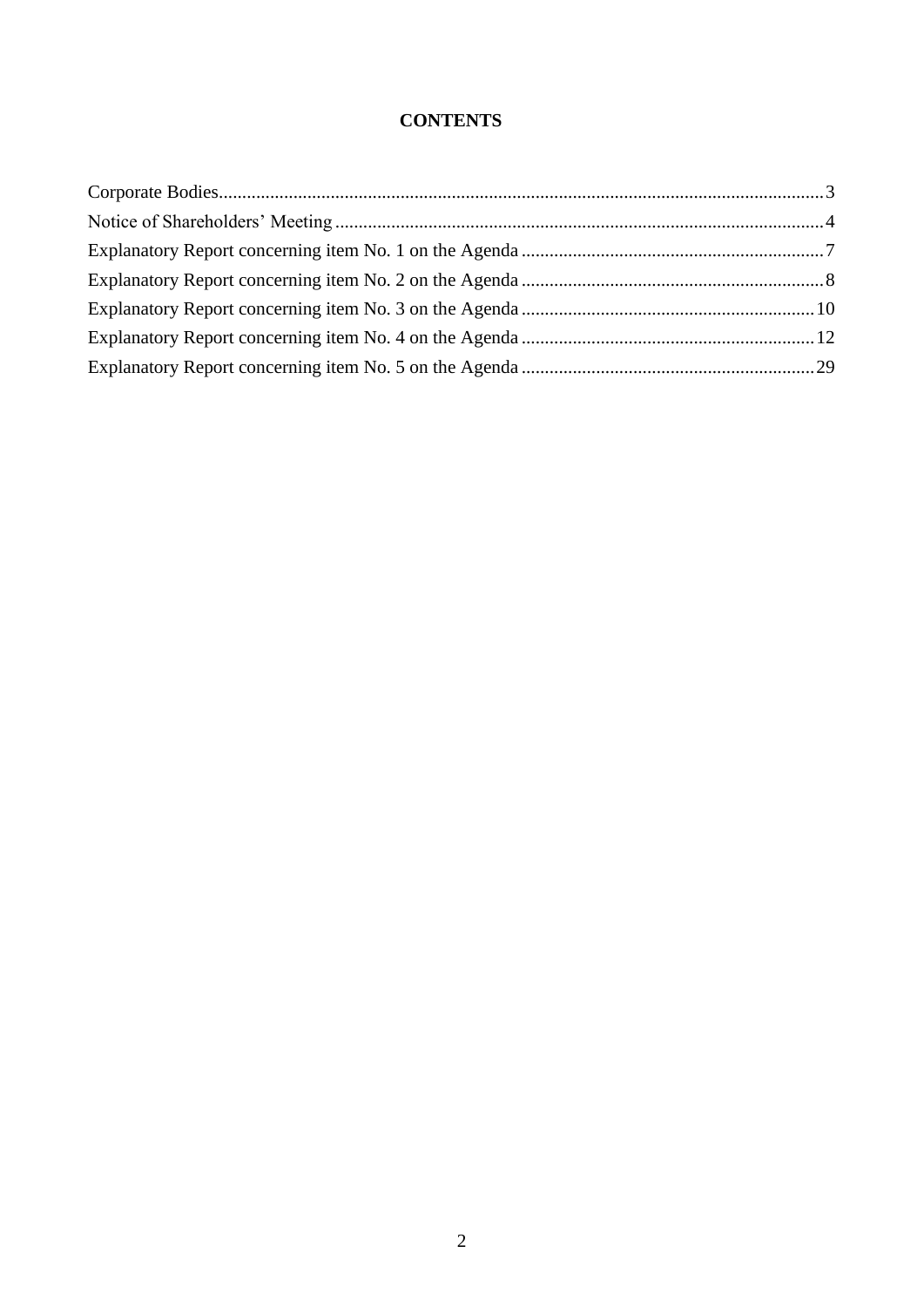#### <span id="page-2-0"></span>**Corporate Bodies**

#### **B o a r d o f D i r e c t o r s** (elected on April 28, 2016)

| Chairman                | Gustavo Denegri                        |
|-------------------------|----------------------------------------|
| Deputy Chairman         | Michele Denegri                        |
| Chief Executive Officer | Carlo Rosa <sup>(1)</sup>              |
| <i>Directors</i>        | Giancarlo Boschetti                    |
|                         | Stefano Altara                         |
|                         | Chen Menachem Even                     |
|                         | Franco Moscetti <sup>(2)</sup>         |
|                         | Giuseppe Alessandria <sup>(2)(3)</sup> |
|                         | Roberta Somati <sup>(2)</sup>          |
|                         | Fiorella Altruda <sup>(2)(4)</sup>     |
|                         | Francesca Pasinelli <sup>(2)</sup>     |
|                         | Monica Tardivo <sup>(2)</sup>          |
|                         | Enrico Mario Amo                       |
|                         | Tullia Todros <sup>(2)</sup>           |
|                         | Vittorio Squarotti                     |

#### **B o a r d o f S t a t u t o r y A u d i t o r s**

| Chairman<br><b>Statutory Auditors</b> | Monica Mannino<br>Roberto Bracchetti<br>Ottavia Alfano |
|---------------------------------------|--------------------------------------------------------|
| <i>Alternates</i>                     | Salvatore Marco Fiorenza<br>Maria Carla Bottini        |

#### **I n d e p e n d e n t A u d i t o r s** PricewaterhouseCoopers S.p.A.

#### **COMMITTEES**

| <b>Control and Risks Commitee</b> | Franco Moscetti (Chairman)<br>Enrico Mario Amo<br>Roberta Somati      |
|-----------------------------------|-----------------------------------------------------------------------|
| <b>Compensation Committee</b>     | Giuseppe Alessandria (Chairman)<br>Roberta Somati<br>Michele Denegri  |
| <b>Nominating Committee</b>       | Giuseppe Alessandria (Chairman)<br>Franco Moscetti<br>Michele Denegri |
| <b>Related Parties Committee</b>  | Franco Moscetti (Chairman)<br>Giuseppe Alessandria<br>Roberta Somati  |

(1) General Manager

(2) Independent Director

(3) *Lead Independent Director*

<sup>(4)</sup> The Director Mrs. Fiorella Altruda has been coopted by the Board of Directors with resolution dated December 19, 2016, following the resignation of the Director Mrs. Maria Paola Landini.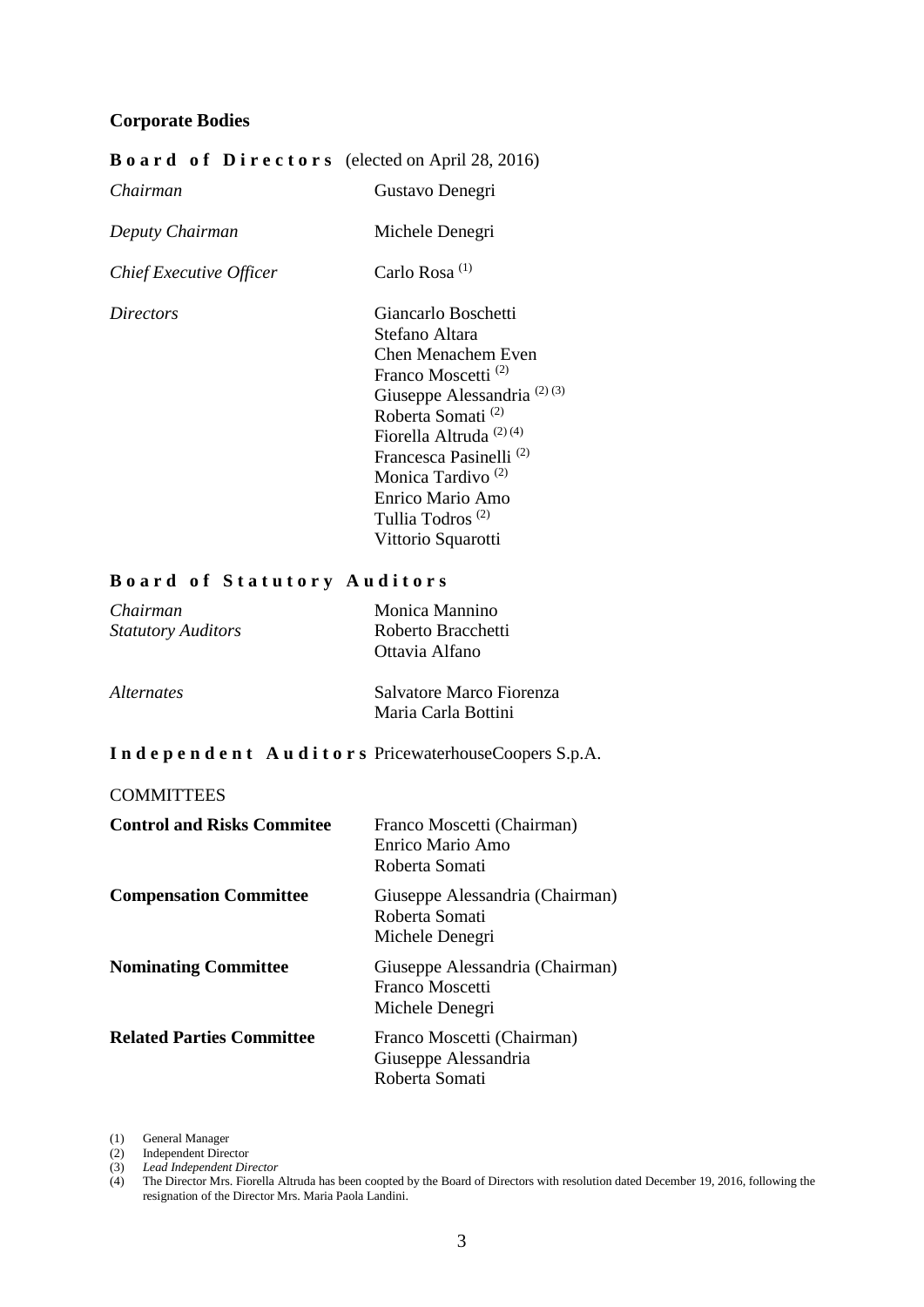#### **Notice of Shareholders' Meeting**

<span id="page-3-0"></span>Eligible shareholders are invited to attend an Ordinary Shareholders' Meeting scheduled at **3:00** p.m., on **April 27, 2017**, at 3 Via Filodrammatici, in Milan (at Mediobanca S.p.A.), on first calling, and on April 28, 2017 at 10:00 a.m. at the Company's registered office in Saluggia (VC), Via Crescentino, no building number, on second calling, if necessary, to discuss and vote on the following

#### **Agenda**

- **1. Motion for the approval of the Statutory Financial Statements at December 31, 2016, of the Report on Operations and to appropriate the year's net profit. Presentation of the Consolidated Financial Statements at December 31, 2016. Related and required resolutions.**
- **2. Compensation Report pursuant to Article 123-***ter* **of Legislative Decree No. 58/1998. Related and required resolutions.**
- **3. Appointment of a Director. Related and required resolutions.**
- **4. Resolution pursuant to Article 114-***bis* **of Legislative Decree No. 58/1998 concerning the establishment of a Stock Option Plan. Related and required resolutions.**
- **5. Authorization to the purchase and disposal of treasury shares, pursuant to the combined provisions of Articles 2357 and 2357-***ter* **of the Italian Civil Code and Article 132 of Legislative Decree No. 58/1998 and related implementing provisions. Related and required resolutions.**

#### **Share capital**

The Company's subscribed and paid-in share capital amounts to 55,948,257.00 Euros. It is comprised of 55,948,257 common shares, par value 1 Euro each. Each common share conveys the right to cast one vote. As of the date of this Notice, the Company held 1,189,950 treasury shares whose voting right are suspended pursuant to Article 2357-*ter* of the Italian Civil Code.

#### **Eligibility to attend the Shareholders' Meeting and exercise the right to vote**

Pursuant to Article 83-*sexies* of Legislative Decree No. 58/1998, as amended ("**TUF**"), the right to participate in the Shareholders' Meeting and to exercise voting rights is confirmed by means of notification to the Company by an intermediary, in compliance with its own accounting records, on behalf of the party who is entitled to the right to vote, based on evidence related to the close of the accounting day of the seventh stock market trading day prior to the date set for the Shareholders' Meeting on first calling, i.e. April 18, 2017 (record date). Any shareholders owning Company shares after the abovementioned date will not be eligible to attend and vote at the Shareholders' Meeting; the communication by the intermediary must be received by the Company by the end of the third stock market trading day prior to the date set for the Shareholders' Meeting on first calling (i.e. by April 24, 2017); nevertheless, shareholders shall be entitled to intervene and vote if the communications are received by the Company beyond this deadline, but prior to the beginning of the meeting proceedings.

The statutory restrictions and limitations notwithstanding, any shareholder who is eligible to attend the Shareholders' Meeting may be represented by a third party at the Meeting by means of a written proxy, with the option of using the proxy form available on the Company website [\(www.diasorin.com,](http://www.diasorin.com/) Section "Investors/Information for Shareholders/Shareholders meetings and board/2017"). The proxy may be notified to the Company by registered letter sent to the Company's registered office or by means of an electronic communication sent to the following certified e-mail address affarisocietari.pec@legal.diasorin.it.

The Company designated as the Shareholders' Representative, pursuant to Article 135-*undecies* of the TUF, the Società per Amministrazioni Fiduciarie "SPAFID S.p.A.," whom shareholders may appoint as their proxy agent by means of a written proxy, free of charge for the delegating shareholder (except for any shipping fees), with instructions on voting on all or some of the items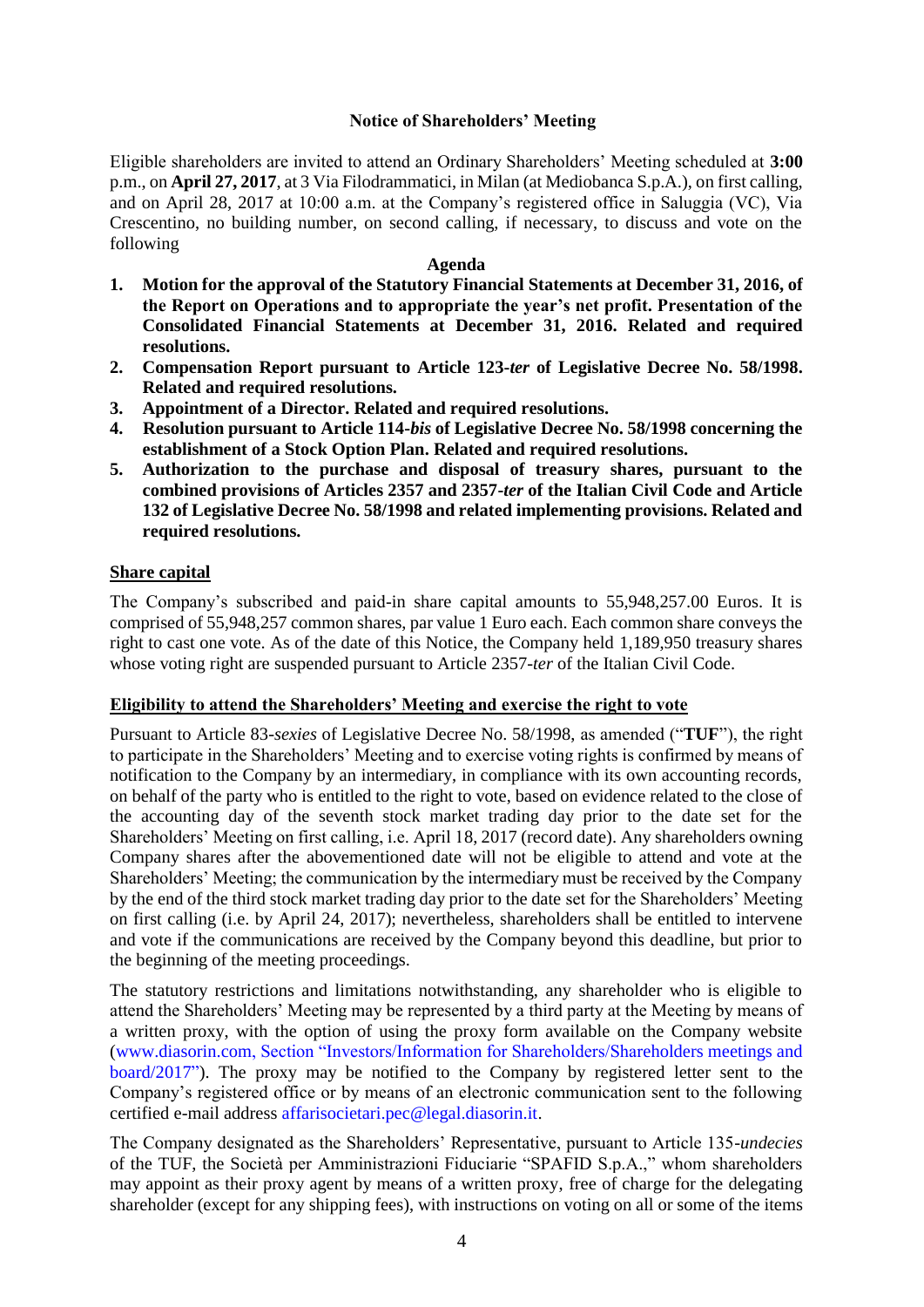on the Meeting's Agenda. The proxy shall be granted by signing, with handwritten signature or qualified electronic signature or digital signature, in compliance with the current Italian regulations, the specific form available on the Company's website [\(www.diasorin.com,](http://www.diasorin.com/) Section "Investors/Information for Shareholders/Shareholders meetings and board/2017") or at the Company's registered office. The proxy shall be received in original within the end of the day falling two stock market trading days before the date of the Shareholders' Meeting, also on calls subsequent to first one (i.e. by 11:59 p.m. of April 25, 2017, if the Shareholders' Meeting is held on first calling or by 11:59 p.m. of April 26, 2017, if the Shareholders' Meeting is held on second calling), together with a copy of a valid identification document of the Delegating Shareholder or, if the Delegating Shareholder is a legal entity, of the current duly empowered legal representative, together with appropriate documentation to certify qualification and powers, to Spafid S.p.A. **i)** as for proxies with handwritten signature, by hand delivering during business hours (from 9:00 a.m. to 5:00 p.m) or by shipping them by registered letter with return receipt or courier (Foro Buonaparte 10, 20121 Milano, Re. "Delega Assemblea DIASORIN 2017") **ii)** as for proxies with qualified electronic signature or digital signature, by certified email to the address assemblee@pec.spafid.it. Proxies granted to the Shareholders' Representative and the corresponding voting instructions may be revoked within the abovementioned deadlines. The proxy is not valid with reference to motions for which voting instructions were not received.

No postal or electronic voting procedures are envisaged.

#### **Right to submit questions on the items in the Agenda**

Pursuant to Article 127-ter of the TUF, shareholders may submit questions about the items on the Agenda before the Shareholders' Meeting. Questions must be submitted in a letter addressed to DiaSorin S.p.A, Via Crescentino, no building No., 13040 Saluggia (VC), to the attention of the Corporate Legal Affairs Office, or by means of a certified e-mail sent to the following address: [affarisocietari.pec@legal.diasorin.it.](mailto:affarisocietari@diasorin.it) Only questions that are strictly pertinent to the items on the Meeting's Agenda will be accepted. Questions must be received by April 24, 2017, accompanied by the personal data of the shareholder (first and last name, or company name, place and date of birth and tax I.D. number) and the required communication by the intermediary proving the legitimacy of the exercise of such right. However, the certification is not required if the Company already received the intermediary's communication needed to attend the Shareholders' Meeting. The Company may answer questions either by publishing them on its website [\(www.diasorin.com,](http://www.diasorin.com/) Section "Investors/Information for Shareholders/Shareholders meeting and board/2017") or, at the latest, during the Shareholders' Meeting.

#### **Right to amend and add motions to items in the Meeting's Agenda**

Pursuant to Article 126-*bis* of the TUF, shareholders who, individually or jointly, represent at least one-fortieth of the Company's share capital may request in writing, within 10 days from the publication of this Notice (i.e. by April 3, 2017) that the Meeting's Agenda be amended, listing on their application the additional items or further motions to items already included in the Agenda that they are suggesting. Any additions made to the items on the Agenda of the Shareholders' Meeting as a result of such requests must be publicized in the same manner required for the publication of the Notice of Shareholders' Meeting, at least 15 days before the date of the Shareholders' Meeting (i.e. by April 12, 2017). Amendments are not allowed for items on the Agenda with regard to which, pursuant to law, the Shareholders' Meeting is required to vote upon a motion submitted by the Board of Directors or based on a draft or report prepared by the Board of Directors, other than those referred to in Article 125-*ter*, Paragraph 1, of the TUF. Amendments, delivered within the deadline and at the address mentioned above, must be sent to the Company by registered letter with return receipt or by an e-mail communication sent to the following certified email address: [affarisocietari.pec@legal.diasorin.it,](mailto:affarisocietari@diasorin.it) and they must be accompanied by a report on the items submitted for discussion. The right to exercise this right is attested by a communication to the Company by the qualified intermediary pursuant to Article 23, Paragraph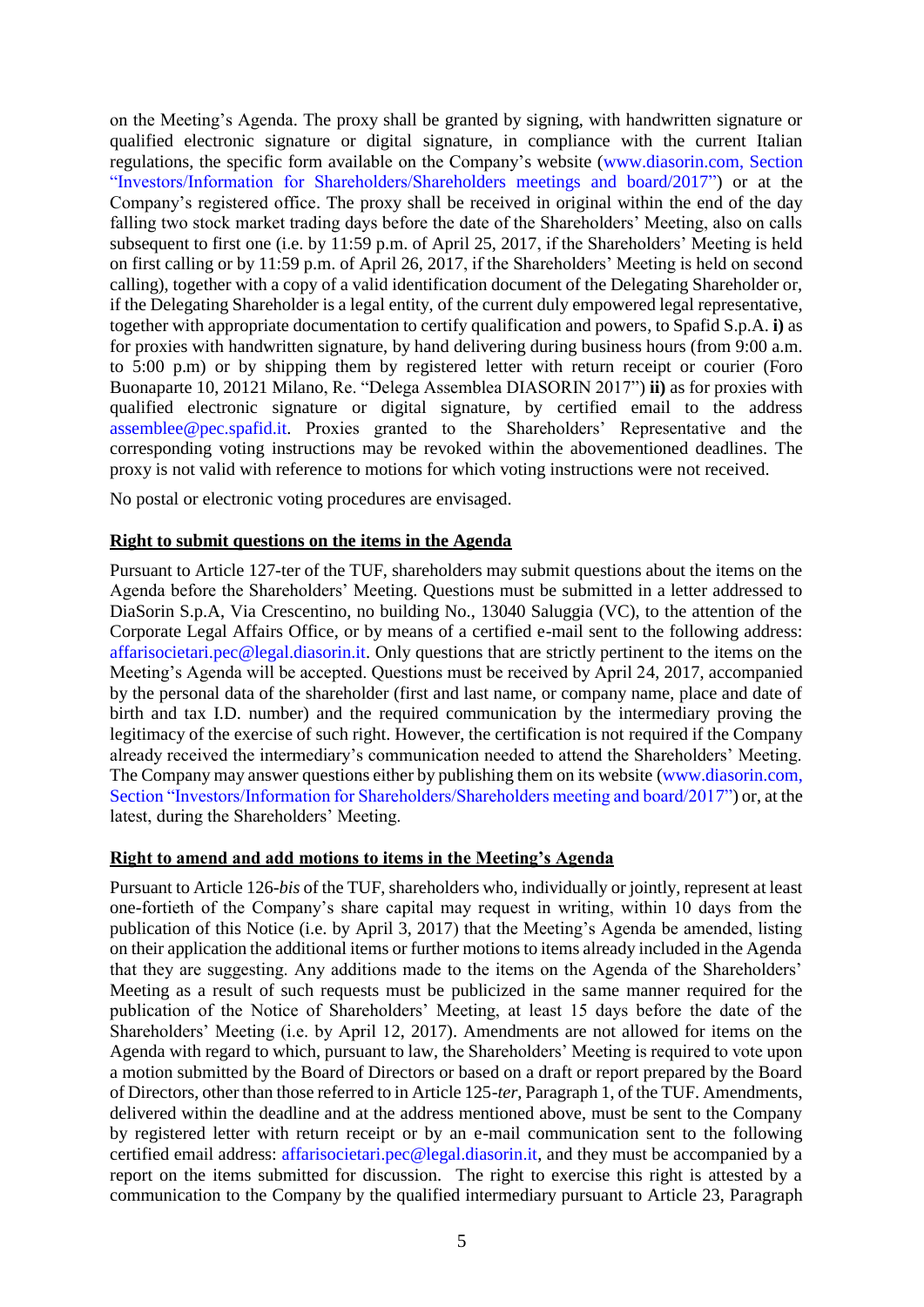1, of the Regulation concerning centrally managed services, payment, guarantee systems and the related management companies adopted by Banca d'Italia and Consob on February 22, 2008, as subsequently amended, ("**Joint Regulations**") certifying the ownership of the shares by the requesting shareholders, valid as of the date of the request. The report by the requesting shareholders, along with any pertinent assessments by the relevant corporate boards, will be published at the same time as such additions to the agenda will be published.

#### **Appointment of a Director**

For the appointment of a Director to integrate the Board of Directors, the Shareholders' Meeting resolves with the majorities required pursuant to law, without slate voting.

For further information, please refer to the Explanatory Report concerning item No. 3 on the Agenda.

\*\*\* \*\*\* \*\*\*

The documents pertaining to the Shareholders' Meeting will be made available to the public at the Company's registered office and on the Company's website (www.diasorin.com, Section "Investors/Information for shareholders/Shareholders' meeting and board/2017") according to the other procedures envisaged by Consob regulations:

- at least 30 days before the date of the Shareholders' Meeting on first calling, i.e. by March 28, 2017, the Report and Motions for resolutions concerning all items of the agenda, as well as the Information Memorandum on the Stock Option Plan prepared pursuant to Article 84 *bis* of the Issuers' Regulation;
- at least 21 days before the date of Shareholders' Meeting on first calling, i.e. by April 6, 2017:
	- The Annual Financial Report as at December 31, 2016 pursuant to Article 154-*ter* of the TUF (including the draft of Statutory Financial Statements and the Consolidated Financial Statements at December 31, 2016, the Report on Operations, the Annual Corporate Governance Report and the certifications and reports provided by law);
	- The Compensation Report pursuant to Article123-*ter* of the TUF and Article 84-*quater* of the Issuers' Regulation;
- at least 15 days before the date of the Shareholders' Meeting on first calling (i.e. by April 12, 2017) the documents required by Article 77, paragraph 2-*bis* of the Issuers' Regulation and by Article 36, paragraph 1, lett. A) of the Regulations of the Markets adopted with CONSOB Resolution No. 16191/2007 will be filed, with the warning that such filing shall take place only at the Company's registered office.

Shareholders are entitled to receive a copy of these documents.

This notice is published, pursuant to Article 125-*bis* of the TUF and to Article 84 of the Issuers' Regulation, as well as to Article 8 of the Company's By-Laws, on the Company's website www.diasorin.com (Section "Investors/Information for Shareholders/Shareholders meetings and board/2017") and, as an extract, on the daily newspaper "Italia Oggi", on the authorized central storage mechanism "1INFO" available on the website www.1info.it and sent to Borsa Italiana S.p.A.

Saluggia, March 24, 2017

The Board of Directors

By Gustavo Denegri Chairman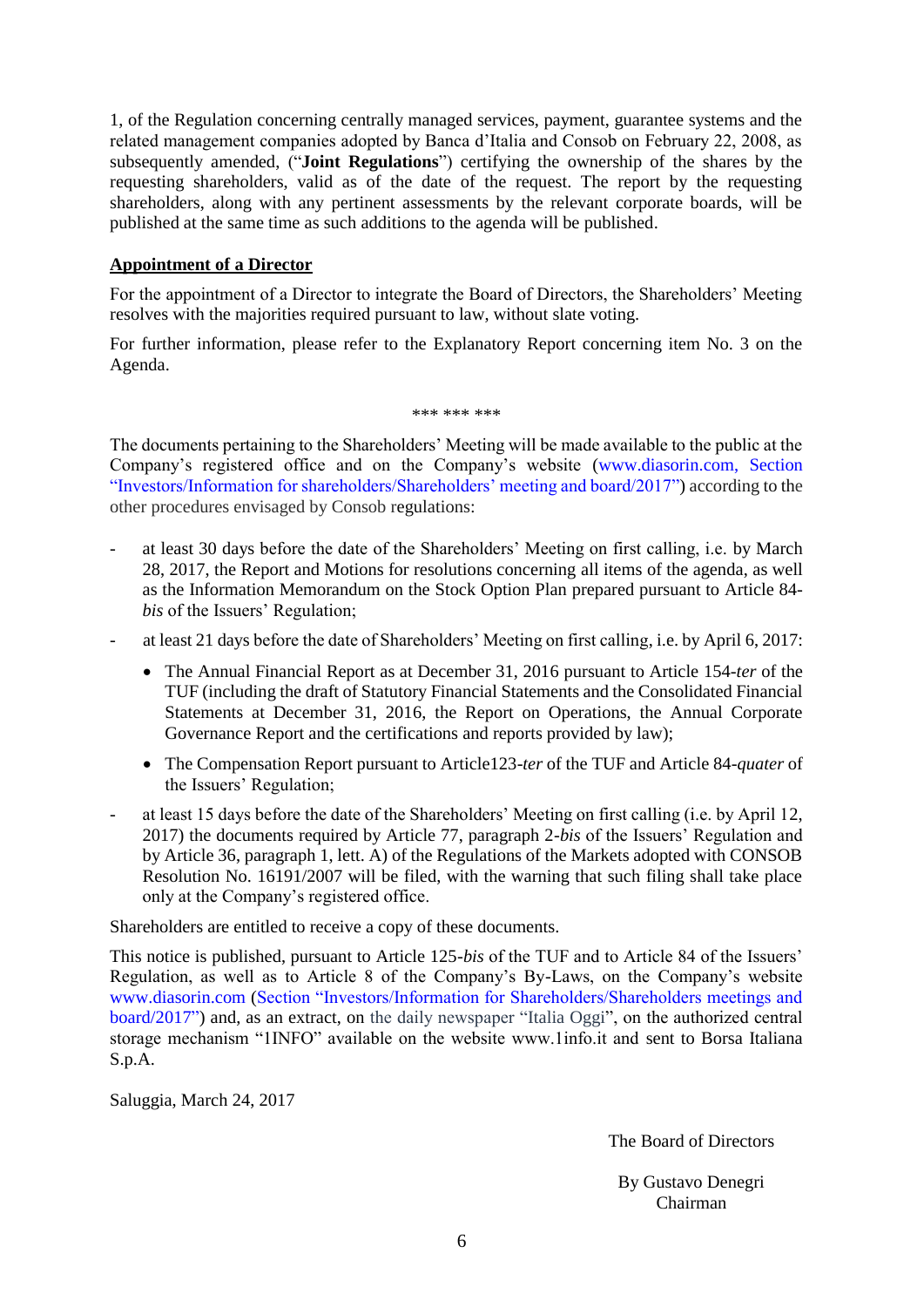#### **Explanatory Report concerning item No. 1 on the Agenda**

<span id="page-6-0"></span>**Motion for the approval of the Statutory Financial Statements at December 31, 2016, of the Report on Operations and to appropriate the year's net profit. Presentation of the Consolidated Financial Statements at December 31, 2016. Connected and related resolutions.**

The Annual Financial Report at December 31, 2016 pursuant to Article 154-*ter* of Legislative Decree No. 58/1998 (including the draft of Statutory Financial Statements and the Consolidated Financial Statements at December 31, 2016, the Report on Operations, the Annual Corporate Governance Report and the certifications and reports provided by law) will be made available to the public at the Company's registered office and it will be also published on the Company's website www.diasorin.com (Section "Investors[/Information for Shareholders/](http://www.diasorin.com/en/investors/total-shareholders-basis)Shareholders meetings and board/2017") and on the authorized central storage mechanism "1INFO" available on the website www.1info.it, at least 21 days before the date of the Shareholders' Meeting on first calling.

#### **MOTION TO APPROVE THE STATUTORY FINANCIAL STATEMENTS AND TO APPROPRIATE THE 2016 NET PROFIT**

Dear Shareholders,

We ask you to approve the Company's financial statements for the year ended December 31, 2016 and recommend that you appropriate the net profit of 60.280.111,69 Euros as follows:

- considering that the statutory reserve already reached the maximum threshold pursuant to Article 2430 of the Italian Civil Code, to distribute to the shareholders 43.806.645,60 Euros as a dividend of 0,80 Euros per common outstanding share at coupon date, excluding the treasury shares held in portfolio, equal to No. 1.189.950 shares;
- to carry forward as retained earnings the balance of 16.473.466,09 Euros.

The dividend will be payable starting from May 24, 2017, with coupon date on May 22, 2017, to the common outstanding shares, excluding the treasury shares. According to Article 83 *terdecies* of Legislative Decree No. 58/1998, those resulting as shareholders at the end of the accounting day of May 23, 2017 (record date) shall be entitled to the payment of dividend.

Saluggia, March 8, 2017

The Board of Directors

By Gustavo Denegri Chairman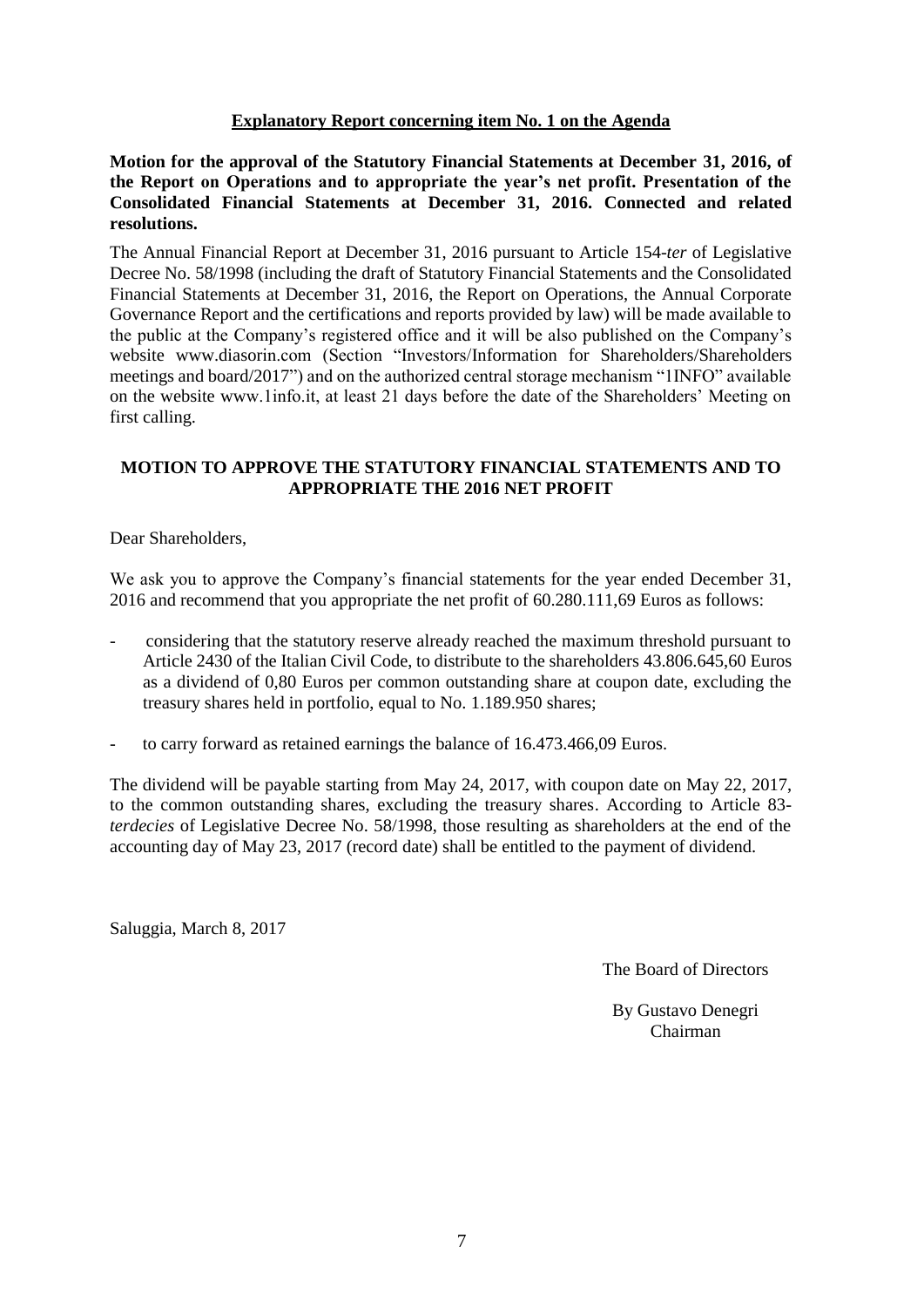#### **Explanatory Report concerning item No. 2 on the Agenda**

#### <span id="page-7-0"></span>**Compensation Report pursuant to Article 123-***ter* **of Legislative Decree No. 58/1998.**

Dear Shareholders,

the Board of Directors of your company has called you to a Shareholders' Meeting to present the Compensation Report pursuant to Article 123-*ter* of Legislative Decree No. 58/1998 and Article 84-*quater* of CONSOB Resolution No. 11971/1999 (the "**Issuers' Regulations**") and in compliance with Annex A, Schemes 7-*bis* and 7-*ter* of the said Resolution.

The Compensation Report is divided into the following sections:

 Section I illustrates the Company's policy regarding the remuneration of members of the Board of Directors, General Managers and Executives with Strategic Responsibilities with reference to at least the following year and the procedures used for adoption and implementation of this policy;

 Section II contains the individual remuneration for Directors, Statutory Auditors and General Managers and in aggregate form for Executives with Strategic Responsibilities:

- in the first part supplies an adequate representation of each components of the remuneration, including payments on leaving office or termination of employment relationship, highlighting the consistency of the same with the remuneration policy followed by the Company as approved in the previous year; amounts and composition of remunerations paid in the year 2016 are in line with the Compensation Policy adopted by the Company;
- in the second part illustrates analytically compensation paid in the year  $(2016)$  for any reason and in any form by the Company and its subsidiaries, highlighting components of such compensation that relate to activities carried out in previous years and showing also compensation to be paid in one or several subsequent years for activities carried out in the year, indicating where appropriate an estimate for components that may not be quantified in the year to which the report refers;
- in the third part provides information on the grant of financial instruments to directors, executives and other employees of DiaSorin and its subsidiaries;
- in the fourth part indicates also (applying criteria established in Attachment 3A, Schedule 7-*ter* of the Issuers Regulations), investments held in the Company and its subsidiaries by members of the Company's boards, by its General Manager and by executives with strategic responsibilities, or by their spouses (unless legally separated) and minor children, either directly or through companies controlled by the same, through trust companies or fiduciaries, as resulting from the Shareholders Register, by communications received and other information acquired by the same components of the corporate boards, the General Manager and executive with strategic responsibilities.

The Compensation Report will be made available to the public at the Company's registered office and will be also published on the Company's website www.diasorin.com (Section "Investors[/Information for Shareholders/](http://www.diasorin.com/en/investors/total-shareholders-basis)Shareholders meetings and board/2017") and on the authorized central storage mechanism "1INFO" available on the website www.1info.it, at least 21 days before the date of the Shareholders' Meeting on first calling.

Shareholders are reminded that, in accordance with Article 123-*ter*, Paragraph 6 of Legislative Decree No. 58/1998, they will be called upon to vote for or against Section I of the Compensation Report. The resolution is not binding. The result of the vote will be made available to the public within the legal deadline pursuant to Article 125-*quater*, Paragraph 2, of Legislative Decree No. 58/1998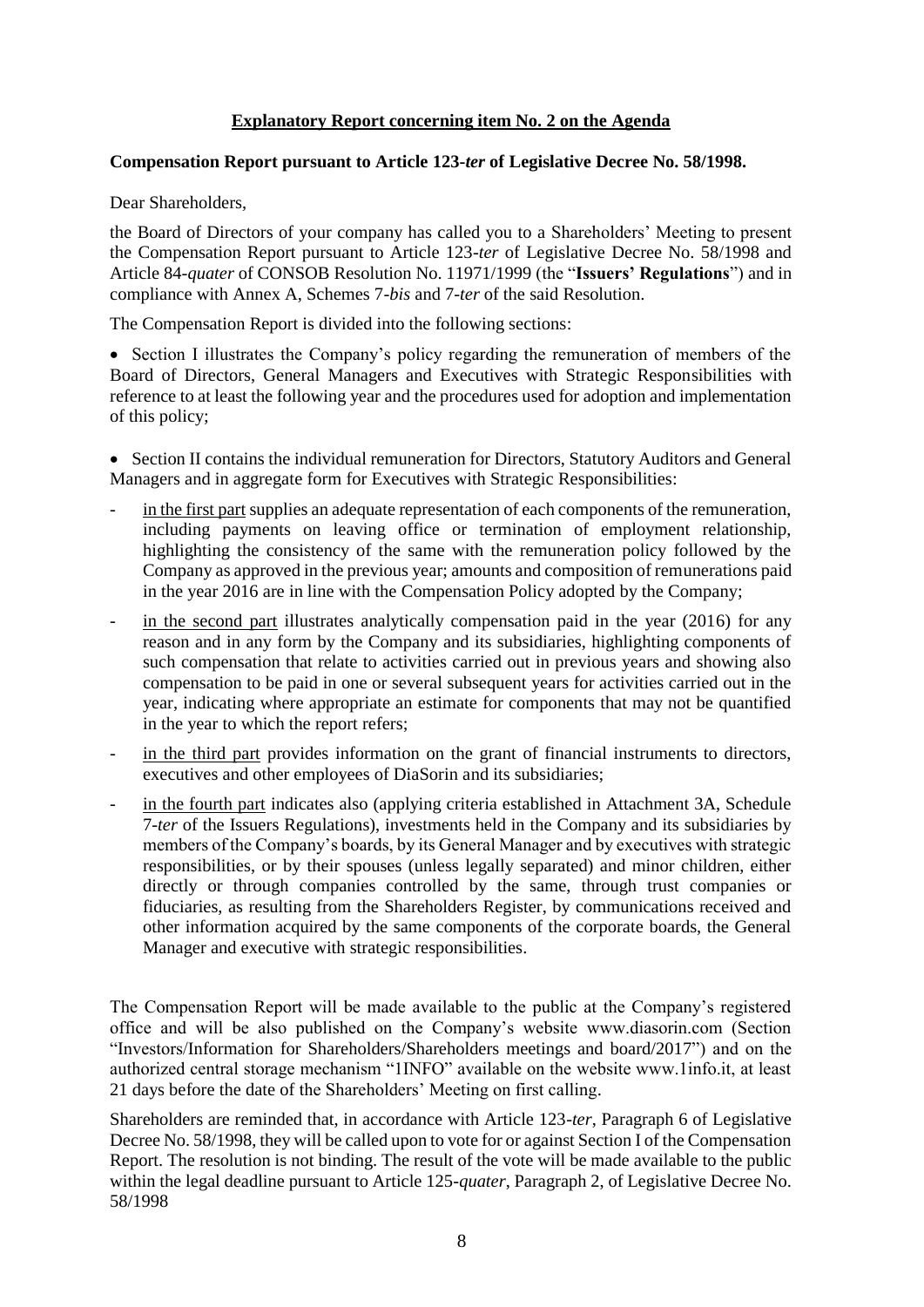Dear Shareholders,

we are therefore asking you to adopt the following resolution:

"*The Shareholders' Meeting of DiaSorin S.p.A., having examined the report drawn up by of the Board of Directors pursuant to Article 123-ter of Legislative Decree No. 58/1998 and to the other applicable law provisions (the Compensation Report), for the effects set forth under Paragraph 6 of the above mentioned article and in particular having examined Section I of the Compensation Report,*

#### *resolves*

*- to approve Section I of the Compensation Report.*".

Saluggia, March 8, 2017

The Board of Directors

By Gustavo Denegri Chairman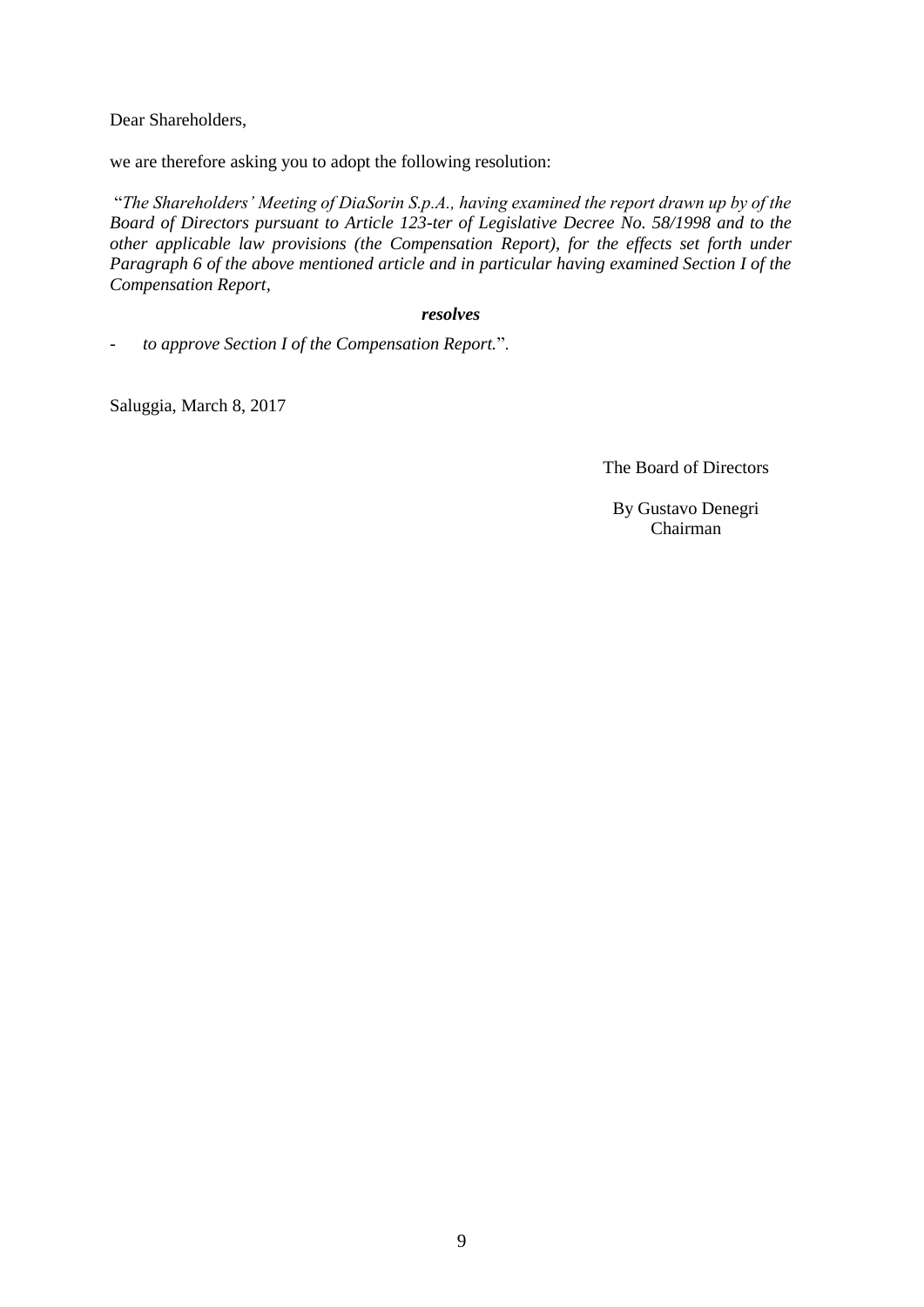#### **Explanatory Report concerning item No. 3 on the Agenda**

#### <span id="page-9-0"></span>**Appointment of a Director. Related and required resolutions.**

Dear Shareholders,

We are submitting to your approval the motion to appoint a Director.

In this regard, we remind you that on December 19, 2016 following the resignation of the Director Mrs. Maria Paola Landini, the Board of Directors of DiaSorin S.p.A., with the support of the Nominating Committee, coopted Mrs. Fiorella Altruda as Director, pursuant to and for the purposes of Article 11 of the Company's By-Laws and Article 2386 of the Civil Code and thus, in compliance with the laws currently in force on gender balance. The new Director shall hold office until the next Shareholders' Meeting in accordance with the provisions of Article 2386 of the Civil Code. On December 19, 2016, the Board of Directors positively evaluated the existence of all requirements envisaged by current regulations, including independence requirements set forth in Article 148, paragraph 3, of Legislative Decree no. 58/1998 and in Article 3 of the Corporate Governance Code (the "**Corporate Governance Code**") promoted by Borsa Italiana S.p.A.

The resigning Director had been appointed by the Shareholders' Meeting on April 28, 2016 upon the renewal of the Board of Directors and taken from the majority slate; the aforesaid slate did not contain additional candidates than those elected.

Pursuant to Article 11, Paragraph 14, Letter b), and Paragraph 15 of the By-Laws should it be necessary for a member of the Board to be replaced and should there be no unelected candidates left in the abovementioned slate (from which the Director to be replaced has been taken), the Shareholders' Meeting elect replacements with the majorities required pursuant to law, without slate voting, in a manner that will result in (i) the election of a total number of independent Directors equal to at least the minimum number required by the relevant statute provisionally in force and (ii) in compliance with the laws currently in force on gender balance.

In connection with the foregoing, it is hereby acknowledged that:

- the current Board of Directors is composed of 15 members, as resolved by the Shareholders' Meeting on April 28, 2016, out of which 7 members meet the independence requirements pursuant to law and the Corporate Governance Code and 5 members belong to the lessrepresented gender;

- as indicated above, Director Fiorella Altruda, in office until the date of the next Shareholders' Meeting, meets the independence requirements pursuant to law and the Corporate Governance Code;

- The Nominating Committee of DiaSorin S.p.A., in view of the above and on the basis of its assessments, has again expressed its motion to appoint **Mrs Fiorella Altruda, born in Turin on August 12, 1952** as Director. This motion has been endorsed by the Board of Directors on March 8, 2017 and, thus, included in this Report. The *curriculum vitae* of Mrs. Fiorella Altruda is available on the company's website at www.diasorin.com (Section "Investors/Information for Shareholders /Shareholders' Meeting and board/2017"), including also (i) the affidavit by which the candidate accepts the nomination and attests that there are no issues that would impede her election or make it incompatible and that she possesses the qualifications required pursuant to law to serve in her capacity, including her eligibility to qualify as independent Director in accordance with applicable law; (ii) the list of the management and control office held by the candidate at February 28, 2017.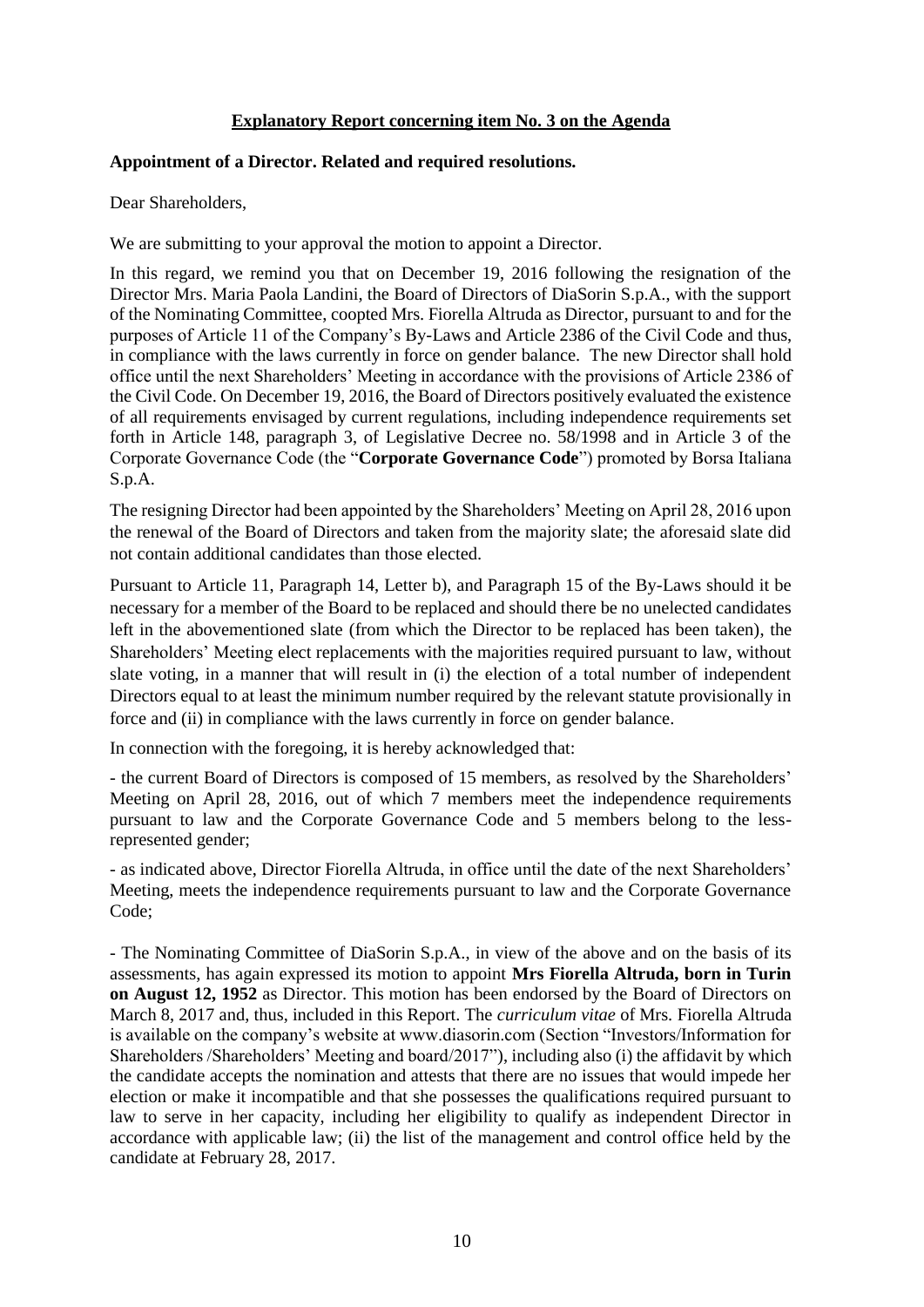It is understood that Shareholders retain the right to submit proposals for the appointment of a Director accompanied by the professional curriculum of the candidate and the declarations in which the candidate accepts the appointment and attests, under its responsibility, that there are no causes of ineligibility or incompatibility, the existence of the requirements prescribed by the statutory provisions, the law and the regulations for the members of the Board of Directors, as well as any mention of eligibility to qualify as independent in accordance with applicable law.

\* \* \*

In view of the above, we invite you to approve the integration of the Board of Directors by appointing a new Director, in order to integrate the current composition of the Board of Directors up to 15 members, as resolved by the Shareholders' Meeting held on April 28, 2016, in compliance with Article 11 of the By-Laws.

The appointed Director shall remain in office until the current Board of Directors' term of office and, therefore, until the Shareholders' Meeting called to approve the Financial Statements at December 31, 2018, without prejudice to resolution passed by the Shareholders' Meeting on April 28, 2016 regarding compensation awarded to members of the Board of Directors.

The aforesaid motion formulated by the Board of Directors is as follows:

"Dear Shareholders,

based on the information provided above, we recommend that you adopt the following resolutions:

*The Ordinary Shareholders' Meeting of DiaSorin S.p.A.,*

*resolves to*

*appoint Mrs. Fiorella Altruda, born in Turin on August 12, 1952 as Director until the current Board of Directors' term of office and, therefore, until the Shareholders' Meeting called to approve the Financial Statements at December 31, 2018.*"*.*

Saluggia, March 8, 2017

The Board of Directors

by Gustavo Denegri Chairman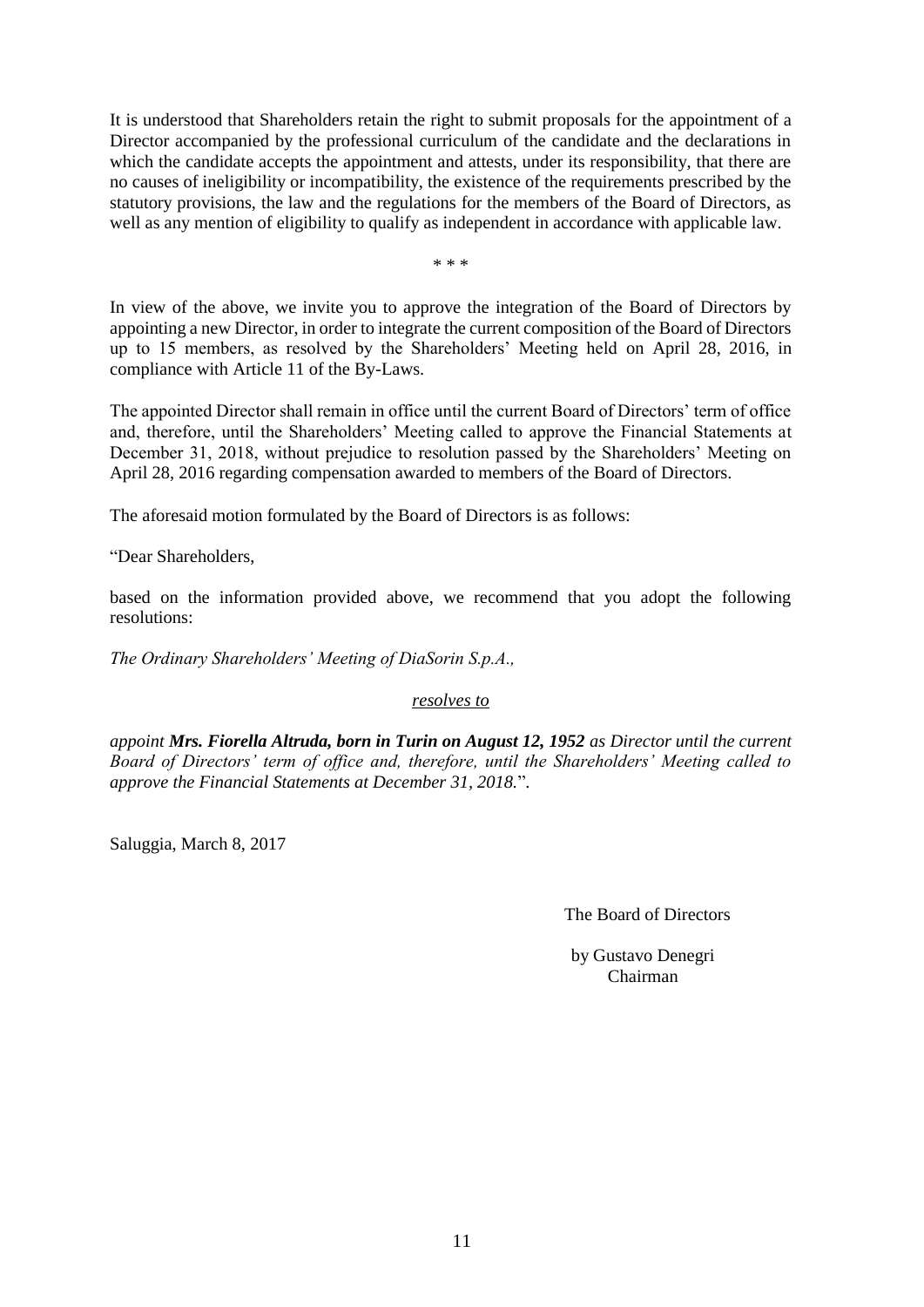#### **Explanatory Report concerning item No. 4 on the Agenda**

#### <span id="page-11-0"></span>**Resolutions pursuant to Article 114-***bis* **of Legislative Decree No. 58/1998 concerning the establishment of a stock option plan. Connected and related resolutions.**

We are submitting for your approval a plan to incentivize and increase the loyalty of employees called "DiaSorin S.p.A. 2017 Stock Option Plan" (the "**2017 Plan**") reserved for executives and employees of DiaSorin S.p.A. ("**DiaSorin**" or the "**Company**") and the companies that it controls directly or indirectly (hereinafter the "**Subsidiaries**" and, together with DiaSorin, the "**Group**"), pursuant to Article 144-*bis* of Legislative Decree No. 58/1998 (the "**TUF**"), which shall be implemented through free grants of options valid to buy common treasury shares held by the Company.

An Information Memorandum about the 2017 Plan, prepared in accordance with Article 84-*bis*  of the CONSOB Resolution No. 11971/1991, as amended, (hereinafter the "**Issuers' Regulations**") and in compliance with the Annex 3A of the Issuers' Regulations, has been made available to the public within the deadline and in the manner required pursuant to law.

#### **1. Reasons for adopting the 2017 Plan**

The purpose of the 2017 Plan is to continue the policy of incentivizing and increasing the loyalty of key Group employees by making them feel part of the Company's ownership base, thereby helping retain within the Group their specific competencies by allowing them to share in the Company's profits and future growth.

The motion for the adoption of the 2017 Plan has been submitted by the Board of Directors upon recommendation of the Compensation Committee.

With reference to the incentivizing remuneration based on stock options plans, it should be also noted that the adoption of remuneration plans based on shares is consistent with the recommendations set forth in Article 6 of the Corporate Governance Code issued by Borsa Italiana S.p.A. and with the principles included in the "Compensation Policy" adopted by the Company, as described in the Compensation Report pursuant to Article 123-*ter* of the TUF, available on the Company's website www.diasorin.com (Section Investors/Governance/Corporate Governance system).

#### **2. Subject and Implementation Method of the 2017 Plan**

The 2017 Plan calls for free grants, to each of the beneficiaries identified within the categories of recipients listed in Section 3 below (hereinafter the "Beneficiary/ies"), of options (hereinafter the "**Options**") that convey to the Beneficiary the right to buy common treasury shares held by the Company, based on the ratio of 1 share for each exercised Option, in accordance with the terms and conditions of the 2017 Plan, at a price that will be determined by the Board of Directors at the time of the Option grant, in an amount that shall not be less than the simple average of the official prices at which the DiaSorin common shares are traded on the Online Stock Market organized and operated by Borsa Italiana S.p.A. during the period between the Option Grant Date (as defined below) and the same day of the previous calendar month (hereinafter the **Exercise Price**

We recommend that up to 450,000 DiaSorin common shares be available for allotment to the Beneficiaries in implementation of the 2017 Plan.

For the purpose of implementing the 2017 Plan, the Company's Ordinary Shareholders' Meeting (convened for April 27, 2017 on the first calling and April 28, 2017 on the second calling) will be asked to approve, as the 5<sup>th</sup> item on the Agenda, a motion to authorize the Board of Directors to execute transactions to buy and dispose of treasury shares, pursuant to and for the purposes of Article 2357 and Article 2357-ter of the Italian Civil Code and Article 132 of the TUF and related implementation provisions, reserved for use in connection with the 2017 Plan. For additional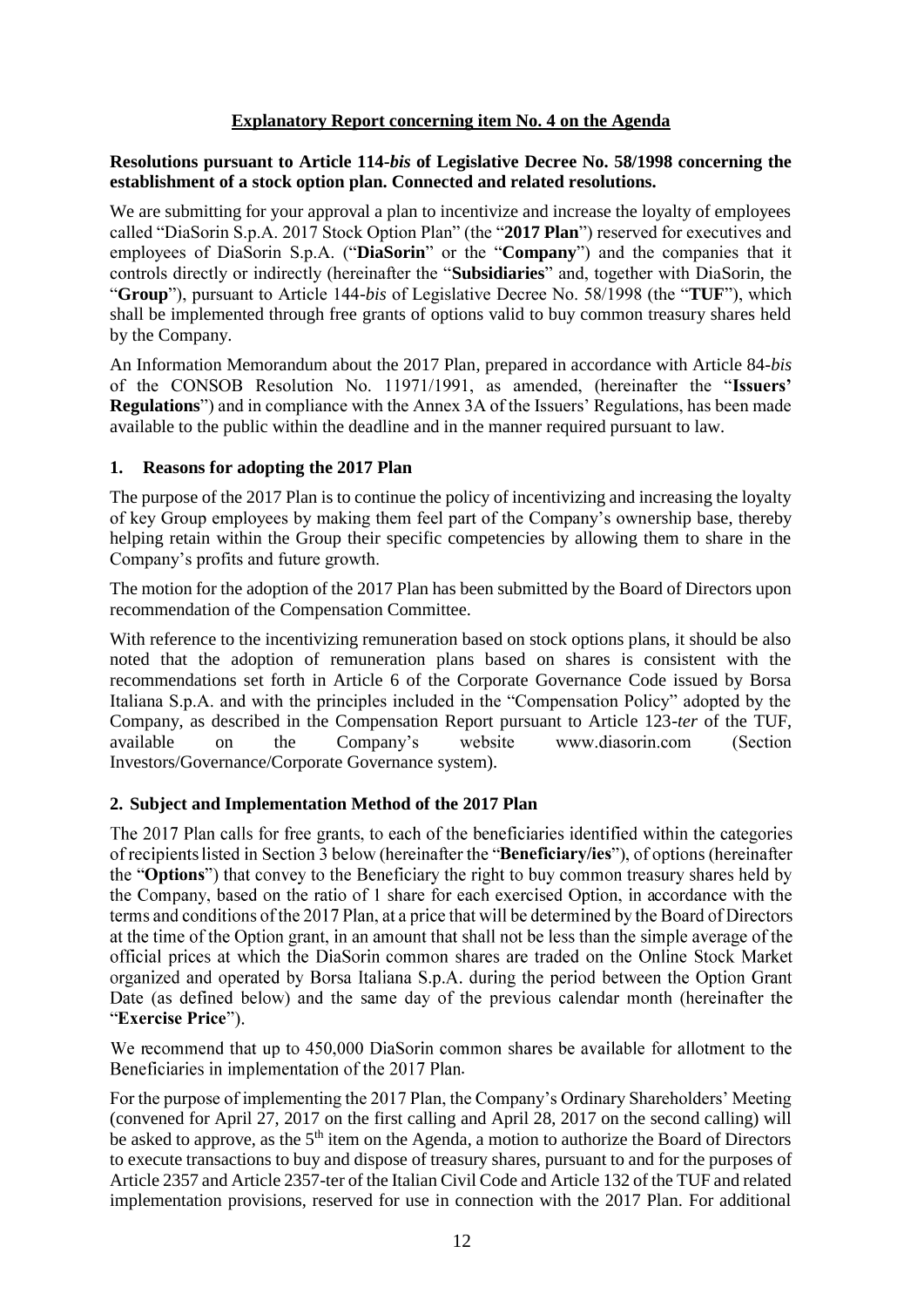information, please consult the relevant explanatory report prepared in accordance with Article 73 of the Issuers' Regulations, which was made available to the public within the deadline and in the manner required pursuant to law.

As of the date of this report, the Company held No. 1,189,950 treasury shares, equal to 2.13% of the share capital. None of its subsidiaries held DiaSorin shares.

The Options awarded under the 2017 Plan will convey to the Beneficiaries the right to acquire up to 450,000 common shares, at the Exercise Price, based on a ratio of 1 share for each awarded exercised Option, in accordance with the terms and conditions of the 2017 Plan, as explained below.

The Company will make available to the Beneficiaries the shares they are entitled to receive following the exercise of their Options within and not later than 10 (ten) business days after the end of the calendar month during which the Options were exercised. The shares attributable to the Beneficiaries following the exercise of the Option shall have the same ranking for dividends as the Company's common shares on the date of purchase and shall carry the coupons in effect as of that date.

The 2017 Plan does not receive support from the Special Fund to Incentivize Employee Company Stock Ownership referred to in Article 4, Section 112, of Law No. 350 of December 24, 2003.

#### **3. Beneficiaries of the 2017 Plan**

The 2017 Plan is addressed to parties who, on the Option grant date (the "**Grant Date**") have a permanent employment relationship with the Company or one of its Subsidiaries (or anyway a comparable relationship under the legislation from time to time applicable to the Company or to one of its Subsidiaries).

On each Grant Date, the Board of Directors will designate the individual Beneficiaries, within the abovementioned categories, and determine the number of Options awarded to each Beneficiary, taking into account the number, category, organizational level, responsibilities and professional competencies of the Beneficiaries.

The Board of Directors may delegate its powers, tasks and responsibilities in connection with the execution and implementation of the 2017 Plan, to the Chairman of the Board of Directors, the Deputy Chairman and/or DiaSorin's Chief Executive Officer, acting jointly or severally, it being understood that the Board of Directors shall have sole jurisdiction over any decision related to and/or concerning a grant of Option to a Beneficiary who is also the Chairman and/or Deputy Chairman and/or DiaSorin's Chief Executive Officer (as well as over any other decision related and/or pertaining to the management and/or implementation of the 2017 Plan concerning the abovementioned parties).

Consistent with the guidelines of the Corporate Governance Code issued by Borsa Italiana S.p.A. and with the Compensation Policy adopted by the Company, the Compensation Committee provides consulting support and makes recommendations with regard to the implementation of the 2017 Plan.

An ongoing employment relationship with DiaSorin or a Subsidiary is an eligibility requirement for the 2017 Plan.

Specifically, under the 2017 Plan, if the employment relationship is ended as a result of a bad leaver situation before the exercise of the Options, all Options awarded to the Beneficiary shall lapse and shall become null and void, thereby releasing the Company from any obligation or liability. Bad leaver refers to situations when the employment relationship is ended due to: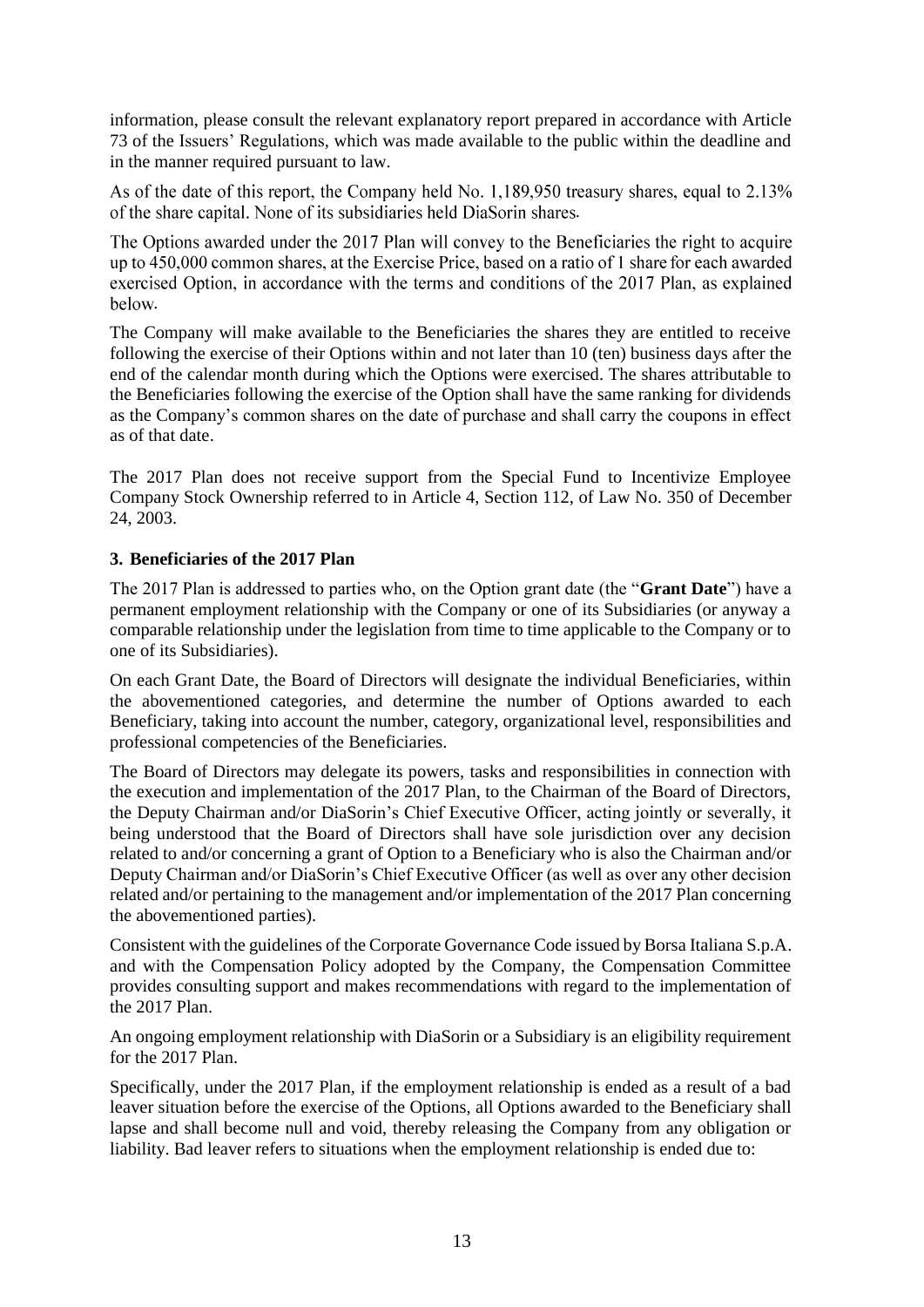(i) firing of a Beneficiary for cause or: (a) violation by the Beneficiary of the laws governing employment relationships; (b) criminal conviction of the Beneficiary of a crime resulting from a malicious or negligent act;

(ii) resignation by the Beneficiary not justified by the occurrence of (a) withdrawal from the employment relationship due to a Beneficiary's physical or mental disability (caused by illness or accident) resulting in inability to work for more than 6 (six) months; (b) death of the Beneficiary.

If the employment relationship is ended as a result of a good leaver situation, the Beneficiary will retain the right to exercise his/her awarded Options proportionately to the length of his/her employment after the Grant Date, as against the length of time running between the Grant Date and the initial Option exercise date. Options that are not exercisable shall become void automatically, thereby releasing the Company from any obligation or liability.

Good leaver refers to situations when the employment relationship is ended due to:

(i) firing without cause;

(ii) withdrawal from the employment relationship due to a Beneficiary's physical or mental disability (caused by illness or accident) resulting in inability to work for more than 6 (six) months;

(iii) death of the Beneficiary;

(iv) retirement of the Beneficiary;

(v) loss of the status of Subsidiary by the company employing the Beneficiary.

#### **4. Duration of the 2017 Plan and Exercise of the Options**

The Options awarded to a Beneficiary may be exercised in accordance with the provisions of the 2017 Plan Regulations, whose adoption will be delegated to the Board of Directors, and the corresponding option contract.

Under the 2017 Plan, (i) Options may be awarded to Beneficiaries identified by the Board of Directors over a period of three years from the date when the 2017 Plan Regulations are approved and (ii) Options are exercisable during the exercise periods defined in the 2017 Plan Regulations and/or the option contract, it being understood that awarded Options may not be exercised for a three-year period following the Grant Date.

Without prejudice to the exercise procedure indicate above. Beneficiaries are entitled to early exercise of the Options when specific events occur, including:

1. change of control, pursuant to Article 93 of the TUF, even if it does not require the obligation to launch a takeover bid;

2. launch of a takeover bid on the Company shares pursuant to Articles 102 *et seq*. of the TUF; or

3. resolution of transactions that may result in the delisting of DiaSorin ordinary shares.

Under the 2017 Plan, the exercise of the Options by the Beneficiaries shall be suspended during the period:

 between the day of any meeting of the Board of Directors held with the purpose of approving a resolution to convene a Shareholders' Meeting called to approve (i) the statutory financial statements and at the same time the proposal to distribute dividends or (ii) the proposal to distribute special dividends; and

the day when the Shareholders' Meeting in question is held.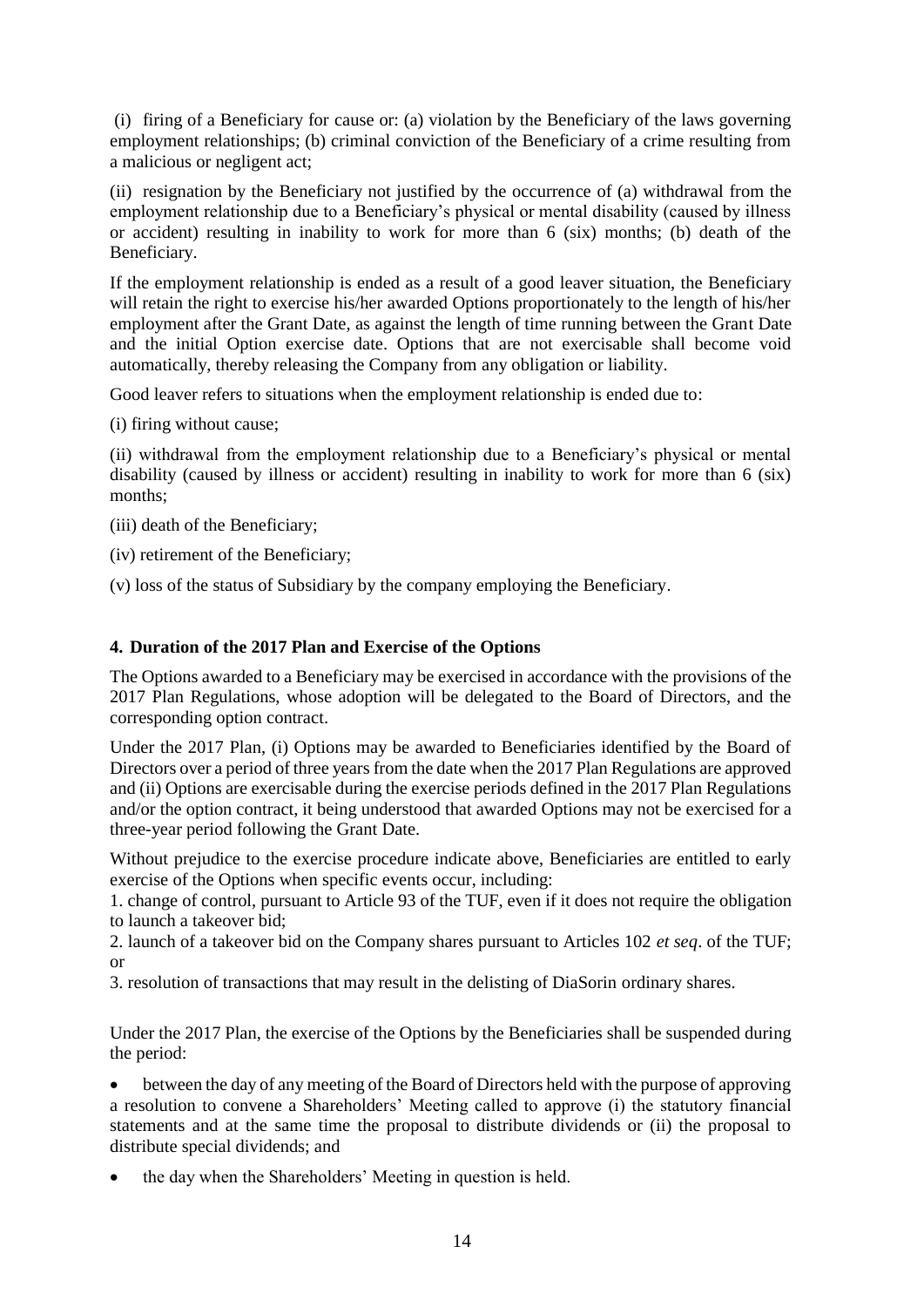In case the Shareholders' Meeting resolves upon the distribution of a dividend or special dividend, the suspension period will anyway expire the day after the relevant coupon date. The Board of Directors shall also have the right to suspend the Beneficiaries' right to exercise their Options during certain periods of the year. In such cases, the Board of Directors shall send a special written notice to each Beneficiary.

#### **5. Restrictions on the Transfer of Options**

Options are awarded on a personal basis and may be exercised exclusively by the Beneficiaries. Unless the Board of Directors resolves otherwise and except for the provisions applicable in the event of interruption of an employment relationship (including transfers due to death), Options may not be transferred or negotiated, pledged or otherwise encumbered by the Beneficiary and/or provided as collateral both as a result of a contract or pursuant to law.

There are no restrictions on the transfer of Company ordinary shares acquired through the exercise of the Options.

\*\*\* \*\*\* \*\*\*

Dear Shareholders,

Based on the information provided above, we recommend that you adopt the following resolutions:

"The Ordinary Shareholders' Meeting of DiaSorin S.p.A., having reviewed and approved the Explanatory Report submitted by the Board of Directors,

#### resolves to

(i) approve, pursuant to and for the purposes of Article 114-*bis* of Legislative Decree No. 58/1998, the establishment of a new stock option plan called "DiaSorin S.p.A. 2017 Stock Option Plan" with the characteristics (including implementation conditions and requirements) specified in the Explanatory Report of the Board of Directors and in the Information Memorandum prepared in accordance with article 84-*bis* of CONSOB regulations no. 11971/1999, as amended, (thereto attached under letter "A"), delegating to the Board of Directors the task of adopting the required regulations;

(ii) grant to the Board of Directors any and all powers that may be necessary or appropriate to implement the "DiaSorin S.p.A. 2017 Stock Option Plan," including, the following nonexhaustive list being provided merely by way of example, all powers to designate the Beneficiaries and determine how many options should be awarded to each Beneficiary, proceed with the granting of Options to the Beneficiaries, and carry out all acts, required activities, formalities and communications that may be necessary or appropriate for the purpose of managing and/or implementing the Plan, with the option of delegating its powers, tasks and responsibilities in connection with the execution and implementation of the Plan to the Chairman of the Board of Directors, the Deputy Chairman and/or DiaSorin's Chief Executive Officer, acting jointly or severally, it being understood that the Board of Directors shall have sole jurisdiction over any decision related to and/or concerning a grant of Option to a Beneficiary who is also the Chairman and/or Deputy Chairman and/or DiaSorin's Chief Executive Officer, as well as over any other decision related and/or pertaining to the management and/or implementation of the 2017 Plan concerning the abovementioned parties."

Saluggia, March 8, 2017

The Board of Directors By Gustavo Denegri Chairman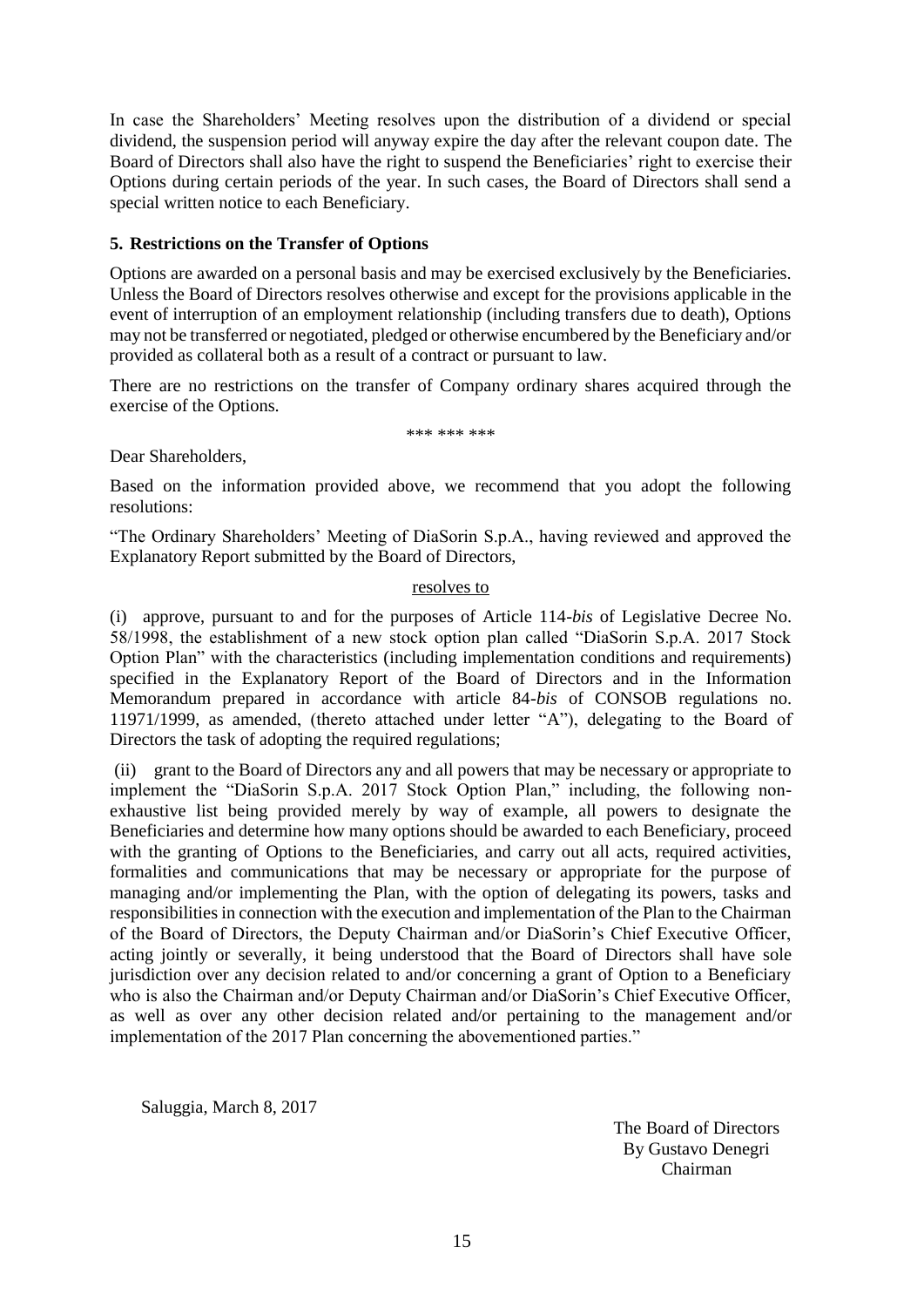ANNEX "A"

DIASORIN S.P.A.

INFORMATION MEMORANDUM ABOUT A COMPENSATION PLAN BASED ON GRANTS OF STOCK OPTIONS, PREPARED IN ACCORDANCE WITH ARTICLE 84-*BIS*  OF REGULATIONS NO. 11971 APPROVED BY THE CONSOB ON MAY 14, 1999, AS AMENDED, WHICH IS BEING SUBMITTED TO THE SHAREHOLDERS' MEETING OF DIASORIN S.P.A. FOR APPROVAL

Saluggia, March 8, 2017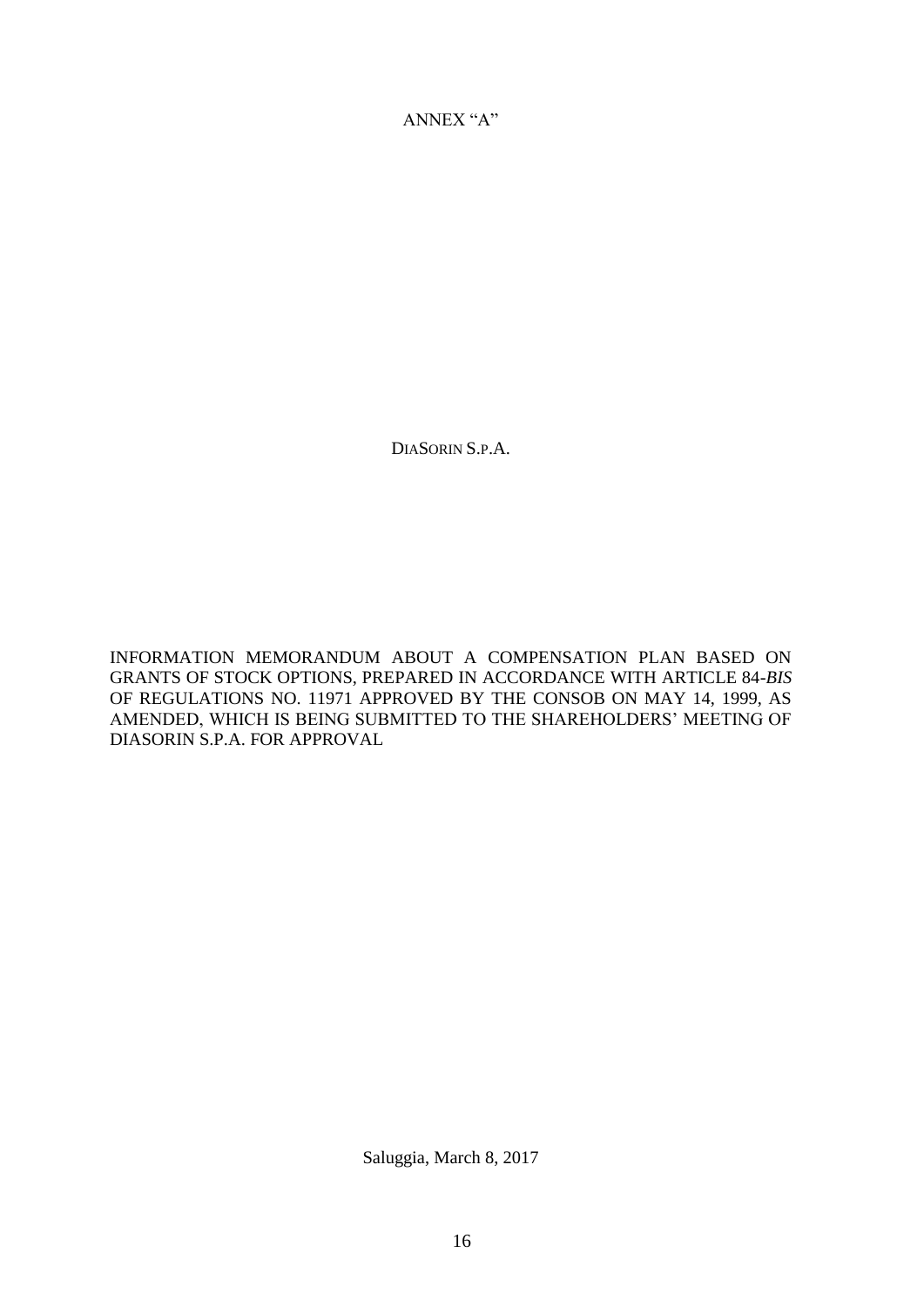## **DEFINITIONS**

The following definitions apply to the corresponding terms, when used in this Information Memorandum.

| <b>Beneficiary</b>                      | The Recipient of an Option grant;                                                                                                                                                                                                                                                                                                                                                                                                                                                                                                                  |
|-----------------------------------------|----------------------------------------------------------------------------------------------------------------------------------------------------------------------------------------------------------------------------------------------------------------------------------------------------------------------------------------------------------------------------------------------------------------------------------------------------------------------------------------------------------------------------------------------------|
| <b>Board</b>                            | The Company's current Board of Directors or its<br>representatives;                                                                                                                                                                                                                                                                                                                                                                                                                                                                                |
| <b>Compensation</b><br><b>Committee</b> | The Company's Compensation Committee, which<br>consulting<br>provides<br>support<br>makes<br>and<br>recommendations with regard to the implementation<br>of the Plan, consistent with the guidelines of the<br>Corporate Governance Code for Listed Companies of<br>Borsa Italiana S.p.A. and the Compensation Policy<br>adopted by the Company, as described in the<br>Compensation Report pursuant to Article 123-ter of<br>the TUF, available on the Company's website<br>www.diasorin.com (Section Governance/Corporate<br>Governance system); |
| <b>DIASORIN</b> or the<br>Company       | DIASORIN S.p.A., with registered office at Via<br>Crescentino (no building number), Saluggia (VC),<br>Italy;                                                                                                                                                                                                                                                                                                                                                                                                                                       |
| <b>Exercise Notice</b>                  | The communication by which a Beneficiary exercises<br>the awarded Options;                                                                                                                                                                                                                                                                                                                                                                                                                                                                         |
| <b>Exercise price</b>                   | The consideration that a Beneficiary will be required<br>to pay to exercise Options and buy Shares;                                                                                                                                                                                                                                                                                                                                                                                                                                                |
| <b>Final Exercise Date</b>              | The final deadline for exercising Options, as defined<br>in the Plan Regulations and/or the Option Contract;                                                                                                                                                                                                                                                                                                                                                                                                                                       |
| <b>Grant Date</b>                       | The date when the Board approves an Option grant to<br>a Beneficiary;                                                                                                                                                                                                                                                                                                                                                                                                                                                                              |
| Group                                   | <b>DIASORIN</b> and its Subsidiaries;                                                                                                                                                                                                                                                                                                                                                                                                                                                                                                              |
| <b>Information</b><br><b>Memorandum</b> | information memorandum, prepared<br>This<br>in<br>accordance with Article 84-bis of the Issuers'<br>Regulations and consistent, including with regard to<br>the numbering of sections, with the guidelines<br>provided in Form 7 of Annex 3A to the Issuers'<br>Regulations;                                                                                                                                                                                                                                                                       |
| <b>Initial Exercise Date</b>            | The date when Options become exercisable, as<br>defined in the Plan Regulations and/or the Option<br>Contract;                                                                                                                                                                                                                                                                                                                                                                                                                                     |
| <b>Issuers' Regulations</b>             | Consob Regulation No. 11971/1999, as amended;                                                                                                                                                                                                                                                                                                                                                                                                                                                                                                      |
| <b>MTA</b>                              | Abbreviation from the Italian name (Mercato<br>Telematico Azionario) of the Italian online securities<br>market organized and operated by Borsa Italiana<br>S.p.A.;                                                                                                                                                                                                                                                                                                                                                                                |
| Option                                  | The right granted to a recipient to buy Shares in                                                                                                                                                                                                                                                                                                                                                                                                                                                                                                  |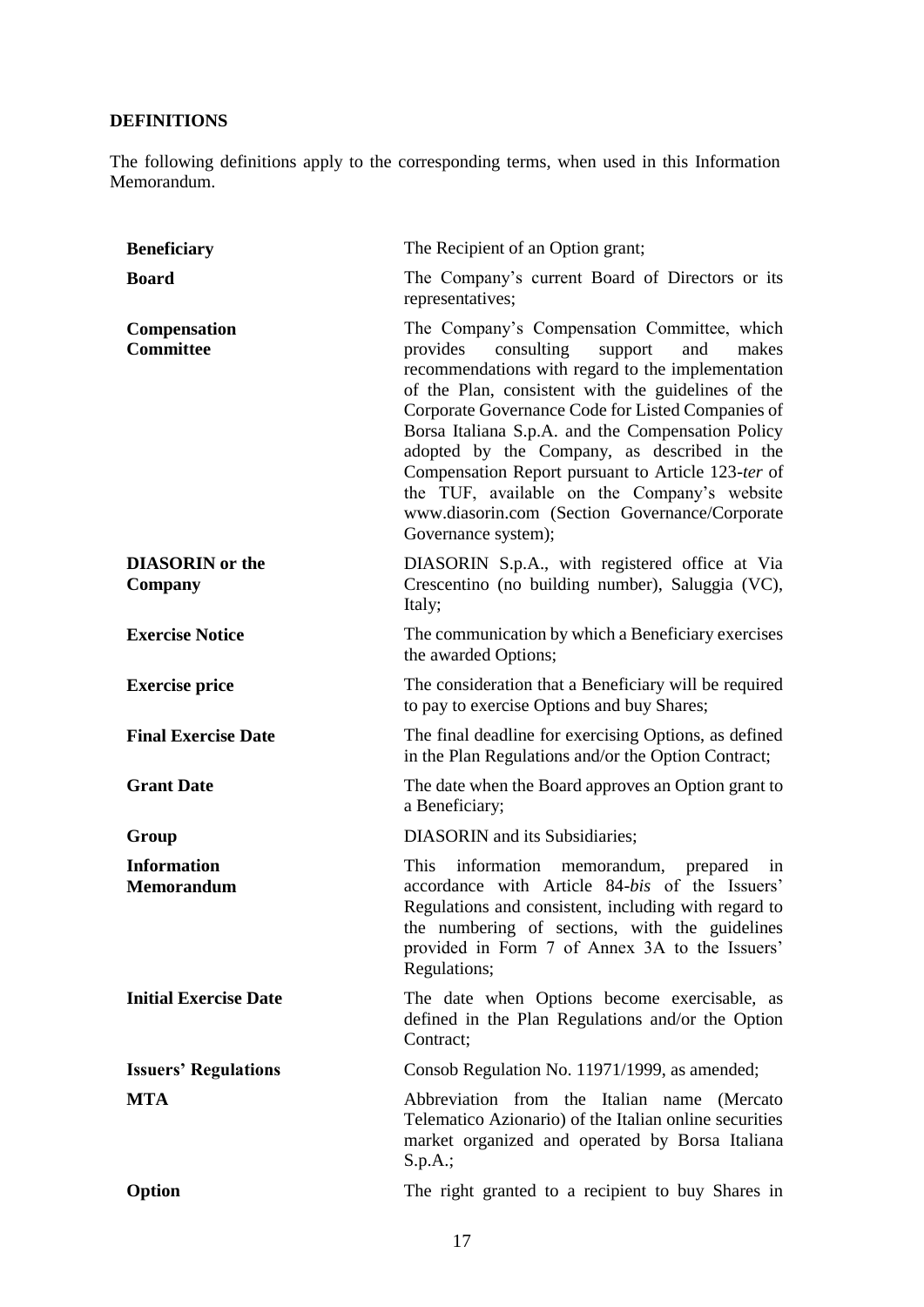|                                                 | accordance with the Plan's rules; each Option<br>conveys the right to buy one Share;                                                                                                                                                                                                                                                                                  |
|-------------------------------------------------|-----------------------------------------------------------------------------------------------------------------------------------------------------------------------------------------------------------------------------------------------------------------------------------------------------------------------------------------------------------------------|
| <b>Option Contract</b>                          | The Contract by which the Company grants Options<br>to a Beneficiary, duly signed by the latter for<br>acceptance;                                                                                                                                                                                                                                                    |
| <b>Ordinary Shareholders'</b><br><b>Meeting</b> | The Company's Ordinary Shareholders' Meeting<br>convened for April 27, 2017, on the first calling, and<br>April 28, 2017, on the second calling to vote (i) on a<br>motion to adopt the Plan (4 <sup>th</sup> item on the Agenda) and<br>(ii) on a motion to authorize the Board of Directors to<br>buy and dispose of treasury shares $(5th$ item on the<br>Agenda); |
| Plan                                            | The motion to adopt the "DIASORIN S.p.A. 2017<br>Stock Option Plan" approved by DIASORIN's Board<br>of Directors on March 8, 2017, which will be<br>submitted for approval to the Ordinary Shareholders'<br>Meeting, pursuant to Article 114-bis of the TUF;                                                                                                          |
| Recipient                                       | A party who, on the Grant Date, has a permanent<br>employment relationship with the Company or one of<br>its Subsidiaries (or anyway a comparable relationship<br>under the legislation from time to time applicable to<br>the Company or to one of its Subsidiaries);                                                                                                |
| Relationship                                    | The employment relationship between a Recipient<br>and the Company or a Subsidiary (or anyway a<br>comparable relationship under the legislation from<br>time to time applicable to the Company or to one of<br>its Subsidiaries);                                                                                                                                    |
| <b>Shares</b>                                   | The DIASORIN common shares, with a par value of<br>1 (one) euro each, subject of the Plan, reserved for<br>Beneficiaries who exercise their Options;                                                                                                                                                                                                                  |
| <b>Subsidiaries</b>                             | Italian and foreign companies that are directly or<br>indirectly controlled by the Company, pursuant to<br>Article 93 of the TUF;                                                                                                                                                                                                                                     |
| TUF                                             | Legislative Decree No. 58/1998 (Testo Unico sulla<br>Finanza), as amended                                                                                                                                                                                                                                                                                             |

#### **FOREWORD**

The subject of this Information Memorandum, prepared in accordance with Article 84-*bis* of the Issuers' Regulations and consistent, including with regard to the numbering of sections, with the guidelines provided in Form 7 of Annex 3A to the Issuers' Regulations, is the motion to adopt the "DIASORIN S.p.A. 2017 Stock Option Plan" approved by DIASORIN's Board of Directors on March 8, 2017, upon recommendation of the Compensation Committee.

The abovementioned motion to adopt the "DIASORIN S.p.A. 2017 Stock Option Plan" will be submitted for approval to the Ordinary Shareholders' Meeting of the Company, convened for April 27, 2017, on the first calling, and April 28, 2017, on the second calling  $(4<sup>th</sup>$  item on the Agenda).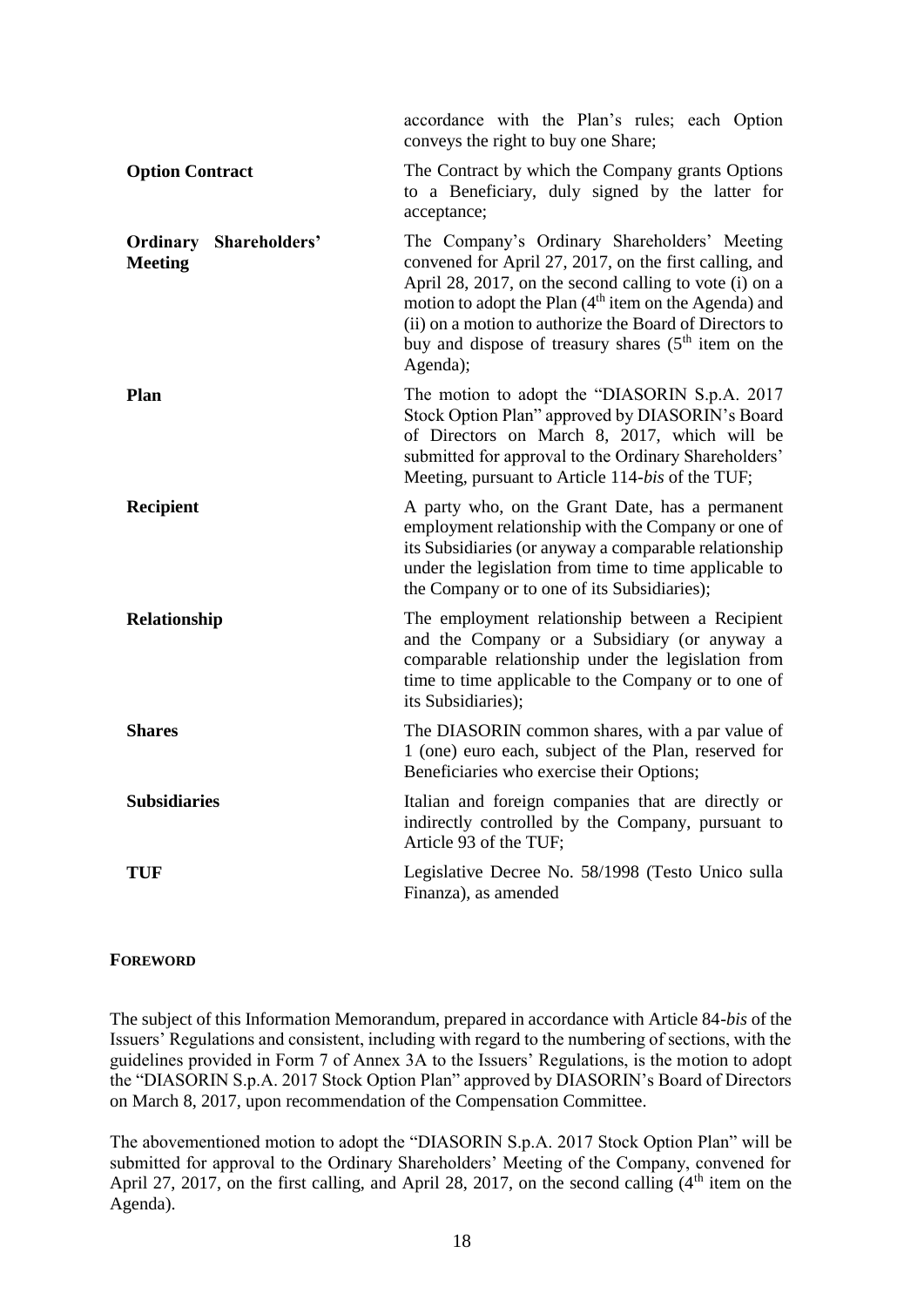As of the date of this Information Memorandum, the motion to adopt the "DIASORIN S.p.A. 2017 Stock Option Plan" had not yet been approved by the Ordinary Shareholders' Meeting.

#### Therefore:

(i) this Information Memorandum has been prepared based exclusively on the content of the motion to adopt the "DIASORIN S.p.A. 2017 Stock Option Plan" approved by the Company's Board of Directors on March 8, 2017, upon recommendation of the Compensation Committee;

(ii) any reference to the Plan (as above defined) contained in this Information Memorandum shall be understood as referring to the motion to adopt the "DIASORIN S.p.A. 2017 Stock Option Plan".

If necessary, this Information Memorandum will be updated, within the deadline and in the manner required pursuant to current regulations, if the motion to adopt the "DIASORIN S.p.A. 2017 Stock Option Plan" is approved by the Ordinary Shareholders' Meeting, consistent with resolutions adopted by the Ordinary Shareholders' Meeting and the organizational entities responsible for implementing the Plan.

The Plan shall be considered of "major significance" pursuant to Article 114-*bis*, Section 3, of the TUF and Article 84-*bis* of the Issuers' Regulations, as it may be addressed to some Recipients belonging to the top management of DIASORIN.

#### **1. PLAN'S RECIPIENTS**

**1.1 Listing by name of the Plan's Recipients who are not members of the Board of Directors or the Managing Board of the issuer of financial instruments, companies controlling the issuer and direct or indirect subsidiaries of the issuer.**

See Section 1.2 below.

#### **1.2 Categories of employees or associates of the issuer of financial instruments, companies controlling the issuer and subsidiaries of the issuer.**

The Plan is addressed to parties who on the Grant Date have a permanent employment relationship with the Company or one of its Subsidiaries (or anyway a comparable relationship under the legislation from time to time applicable to the Company or to one of its Subsidiaries).

As of the date of this Information Memorandum, the Plan has not yet been approved by the Ordinary Shareholders' Meeting. Under the Plan, the Board of Directors will be responsible for designating the individual Beneficiaries. Consequently, a listing by name of Beneficiaries, within the Recipients category identified above, cannot be provided. It is possible that the Beneficiaries designated by the Board of Directors may also include parties serving as Directors of the Company or its subsidiaries.

#### **1.3 Designation by name of Plan Beneficiaries belonging to the following groups:**

*a) general managers of the financial instrument issuer;*

Not applicable, because as of the date of this Information Memorandum, the Plan has not yet been approved by the Ordinary Shareholders' Meeting.

*b) other executives with strategic responsibilities of the financial instrument issuer not classed as "small", in accordance with Article 3, paragraph 1, letter f) of Regulation no. 17221 of 12 March 2010, if they have, during the course of the year, received total compensation (obtained by adding the monetary compensation to the financial instrument-based compensation) in excess*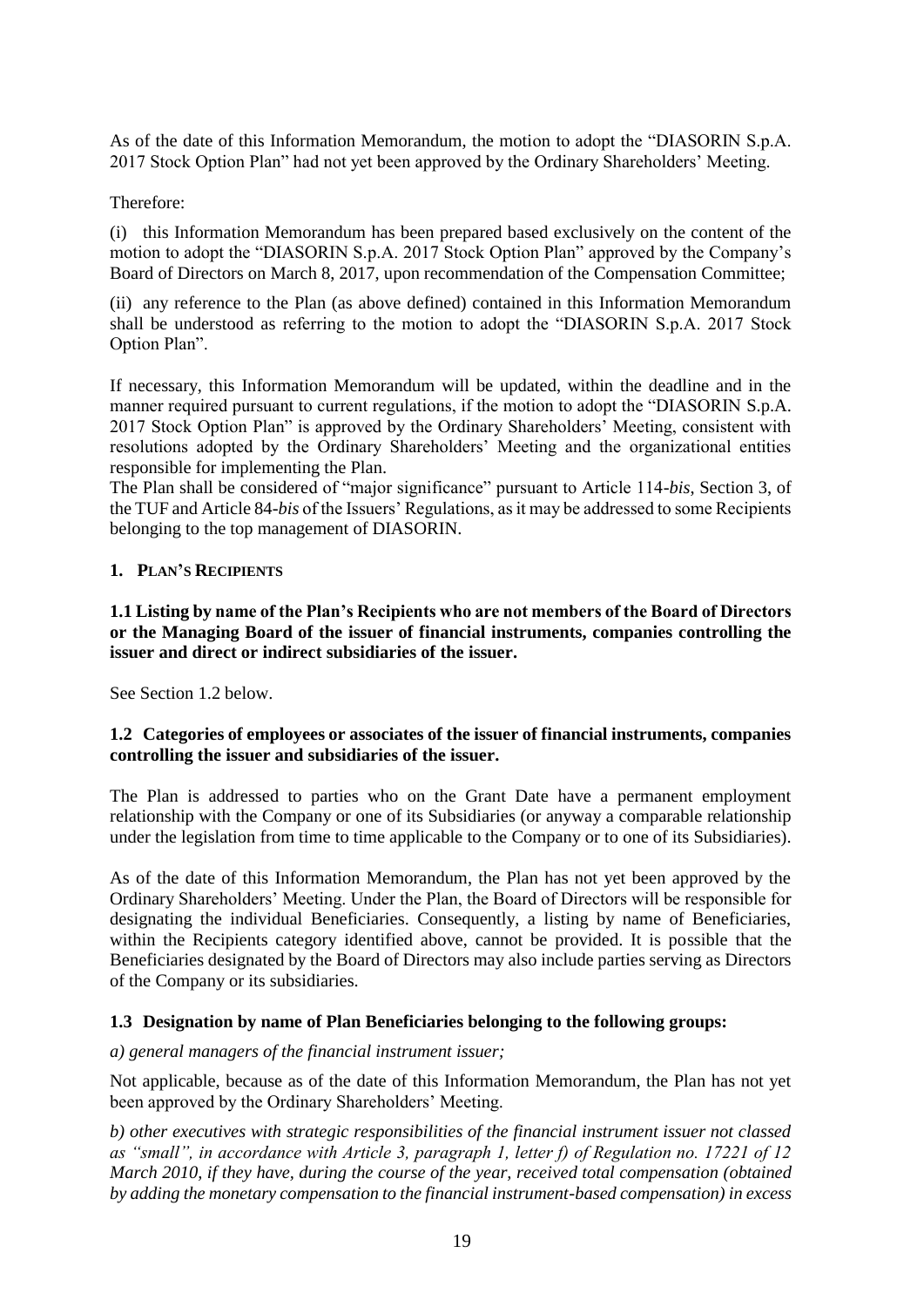*of the highest total compensation assigned to the members of the board of directors or management board, and to the general managers of the financial instrument issuer;*

Not applicable, because as of the date of this Information Memorandum, the Plan has not yet been approved by the Ordinary Shareholders' Meeting.

*c) natural persons controlling the share issuer, who are employees or who collaborate with the share issuer;*

Not applicable, because there are no individuals controlling DIASORIN.

#### **1.4 Description and numerical listing, broken down by category, of the following:**

*a) executives with strategic responsibilities other than those specified under letter b) of paragraph 1.3;*

Not applicable, because as of the date of this Information Memorandum, the Plan has not yet been approved by the Ordinary Shareholders' Meeting.

*b) in the case of "small" companies, in accordance with Article 3, paragraph 1, letter f) of Regulation no. 17221 of 12 March 2010, the indication for the aggregate of all executives with strategic responsibilities of the financial instrument issuer;*

Not applicable, because as of the date of this Information Memorandum, the Plan has not yet been approved by the Ordinary Shareholders' Meeting.

*c) any other categories of employees or collaborators for which different characteristics are envisaged for the plan (e.g. executives, middle management, employees, etc.).*

Not applicable, because as of the date of this Information Memorandum, the Plan has not yet been approved by the Ordinary Shareholders' Meeting.

The Plan does not call for the use of different characteristics for special categories of Recipients nor does it provide criteria for setting different Exercise Prices for different Beneficiaries.

#### **2. REASONS FOR ADOPTING THE PLAN**

#### **2.1 Objectives pursued through the adoption of the Plan**

The reason for and the objectives of the Plan are creation of value for the shareholders and retention of key executives and high-potential employees of the Company and its Subsidiaries. The purpose of the Plan is to continue the policy of incentivizing and increasing the loyalty of key Group employees by making them feel part of the Company's ownership base, thereby helping retain within the Group their specific competencies by allowing them to share in the Company's profits and future growth. The Plan's Beneficiaries will be executives and employees of DIASORIN and its subsidiaries, identified by the Board from time to time.

With reference to the incentivizing remuneration based on stock options plans, it should be also noted that the adoption of remuneration plans based on shares is consistent with the recommendations set forth in Article 6 of the Corporate Governance Code issued by Borsa Italiana S.p.A. and with the principles included in the "Compensation Policy" adopted by the Company, as described in the Compensation Report pursuant to Article 123-*ter* of the TUF, available on the Company's website www.diasorin.com (Section Investors/Governance/Corporate Governance system

#### **2.1.1 Additional information**

Under the Plan, (i) Options may be awarded to Beneficiaries identified by the Board over a period of three years from the date when the Plan regulations are approved and (ii) Options are exercisable during the exercise periods defined in the Plan Regulations and/or the Option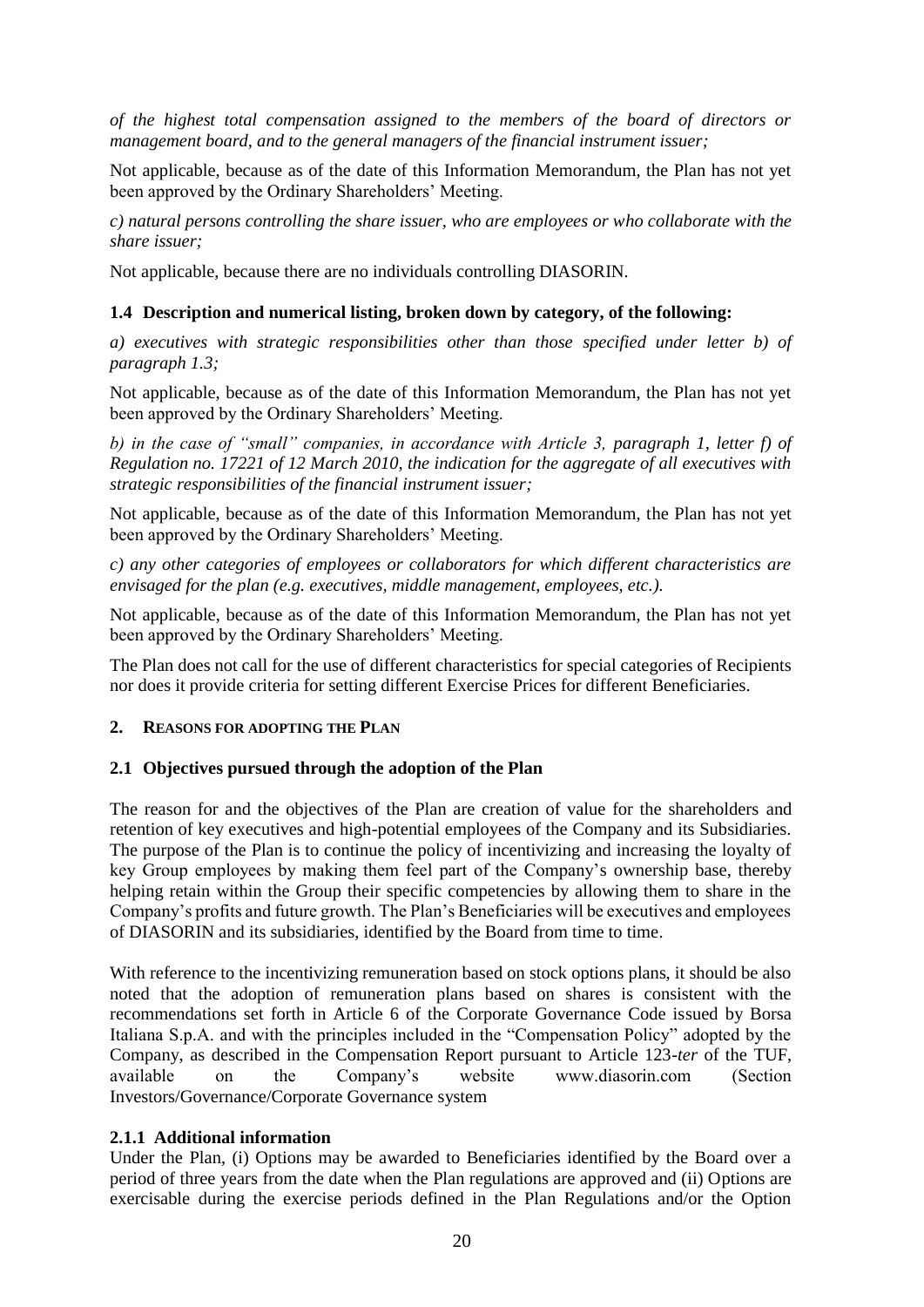Contract, it being understood that awarded Options may not be exercised for a period of three years following the Grant Date. This length of time was deemed to be the most suitable for achieving the Plan's incentivizing and employee loyalty objectives. Further information is provided in Section 4.2 below.

The Plan does not call for a predetermined ratio between the number of Options awarded to a single Beneficiary and the overall compensation received by that Beneficiary.

#### **2.2 Key variables, including performance indicators used to determine grants under plans based on financial instruments**

Options are awarded to the beneficiaries free of charge and the right to exercise those options is not tied to the achievement of specific performance targets.

#### **2.2.1 Additional information**

Not applicable. Options are awarded to the beneficiaries free of charge and the right to exercise those options is not tied to the achievement of specific performance targets.

#### **2.3 Elements used to determine the amount of compensation based on financial instruments, or criteria for its computation**

The number of options awarded to each beneficiary is determined by the Board on each occasion, taking into account the number, category, organizational level, responsibilities and professional competencies of the Beneficiaries.

#### **2.3.1 Additional information**

The number of options awarded to each beneficiary shall be determined taking into accounts factors specified in Section 2.3 above

**2.4 If applicable, reasons for the decision to offer a compensation plan based on financial instruments not issued by the issuer of financial instruments, such as financial instruments issued by subsidiaries, controlling companies or companies outside the issuer's group; if the abovementioned instruments are not traded on a regulated market, information about the criteria used to determine the value assigned to them**

Not applicable, because the Plan is based on grants of Options that convey the right to acquire through subscription Company Shares.

#### **2.5 Considerations about significant tax and accounting effects that affected the design of the plans**

There were no significant tax and accounting effects that affected the design of the Plan.

#### **2.6 If available, support of the plan by the Special Fund to Incentivize Employee Company Stock Ownership referred to in Article 4, Section 112, of Law No. 350 of December 24, 2003**

The Plan does not receive support from the Special Fund to Incentivize Employee Company Stock Ownership referred to in Article 4, Section 112, of Law No. 350 of December 24, 2003.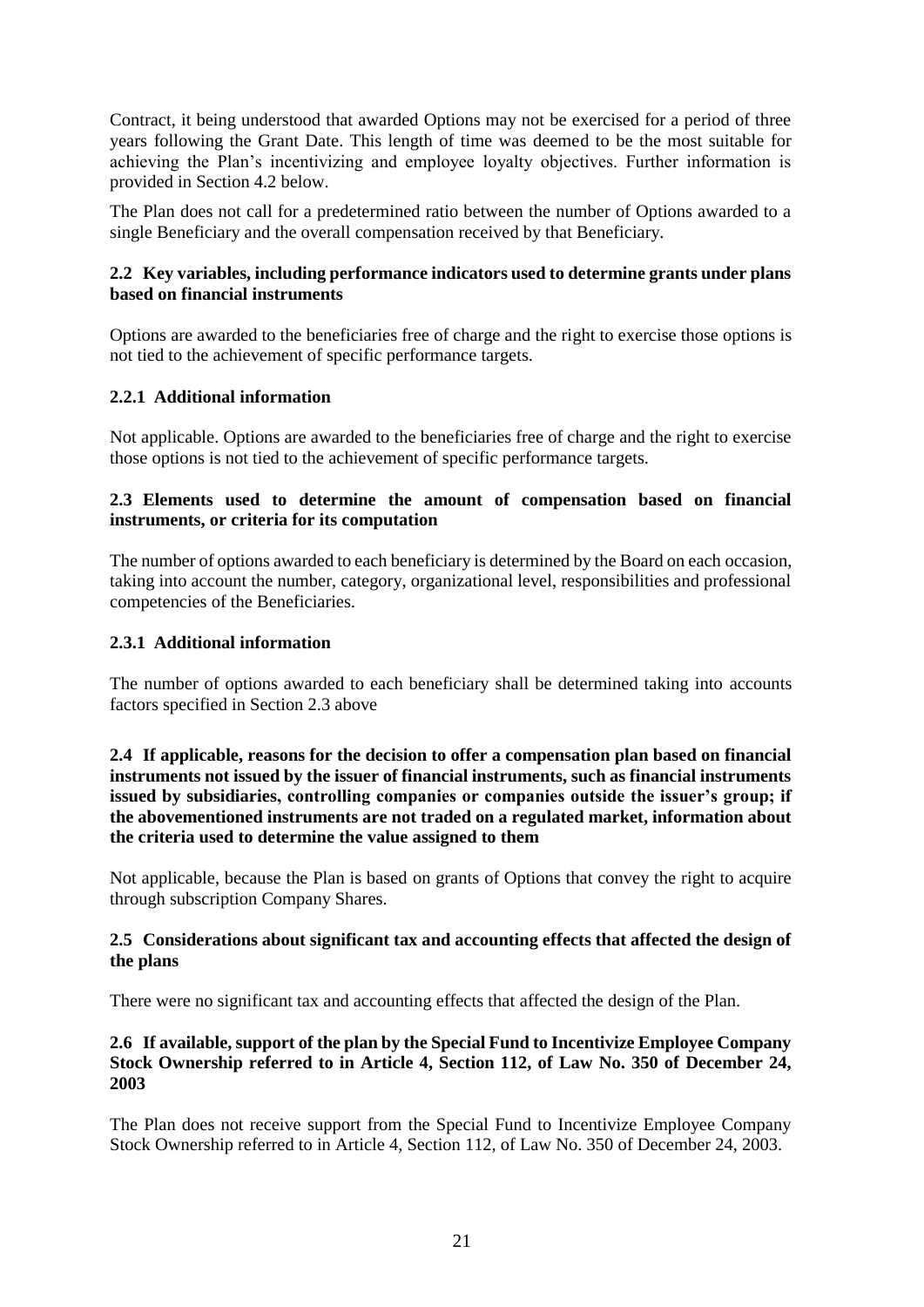#### **3. APPROVAL PROCESS AND TIMING OF OPTION GRANTS**

#### **3.1 Scope of the powers and functions delegated by the Shareholders' Meeting to the Board of Directors for plan implementation purposes**

On March 8, 2017 the Board of Directors, upon recommendation of the Compensation Committee, resolved to submit to the Ordinary Shareholders' Meeting the approval of the Plan for the award to the beneficiaries of up to 450,000 Options valid to buy up to 450,000 Shares.

The Ordinary Shareholders' Meeting is called to resolve, in addition to the approval of the Plan, the granting to the Board of any and all powers that may be necessary or appropriate to implement the Plan, including, the following non-exhaustive list being provided merely by way of example, all powers to adopt the Plan regulations, designate the Beneficiaries and determine how many options should be awarded to each Beneficiary, proceed with the granting of Options to the Beneficiaries, determine the Exercise Price of the Options and carry out all acts, required activities, formalities and communications that may be necessary or appropriate for the purpose of managing and/or implementing the Plan, with the option of delegating its powers, tasks and responsibilities in connection with the execution and implementation of the Plan, as explained in Section 3.2 below.

#### **3.2 Designation of the parties responsible for managing the plan and their functions and competencies**

The responsibility to execute the Plan will be granted to the Board, which will be empowered by the Ordinary Shareholders' Meeting for the management and implementation of the Plan.

Under the Plan, the Board may delegate its powers, tasks and responsibilities in connection with the execution and implementation of the Plan to the Chairman of the Board, the Deputy Chairman and/or the Chief Executive Officer, acting jointly or severally. In such a case, all reference to the Board contained in the Plan shall be construed as referring to the Chairman of the Board, the Deputy Chairman and/or the Chief Executive Officer, it being understood that the Board of Directors shall have sole jurisdiction over any decision related to and/or concerning a grant of Option to a Beneficiary who is also the Chairman and/or Deputy Chairman and/or DIASORIN's Chief Executive Officer, as well as over any other decision related and/or pertaining to the management and/or implementation of the Plan concerning the abovementioned parties.

Consistent with the guidelines of the Corporate Governance Code for Listed Companies of Borsa Italiana S.p.A. and with the Compensation Policy adopted by the Company, the Compensation Committee provides consulting support and makes recommendations with regard to the implementation of the Plan.

#### **3.3 Any existing procedures for the revision of plans, including those applicable in connection with changes in the basic objectives**

The Board will be granted with the powers to amend or modify the Plan regulations (once it has been approved), in the most appropriate manners, as it deems useful or necessary for a better achievement of the Objectives of the Plan, having regard for the interest of the Beneficiaries.

The right to exercise the Options is not tied to the achievement of specific performance targets and, therefore, there are no procedures for revising the Plan due to changes in the basic objectives. See Section 4.23 for additional information.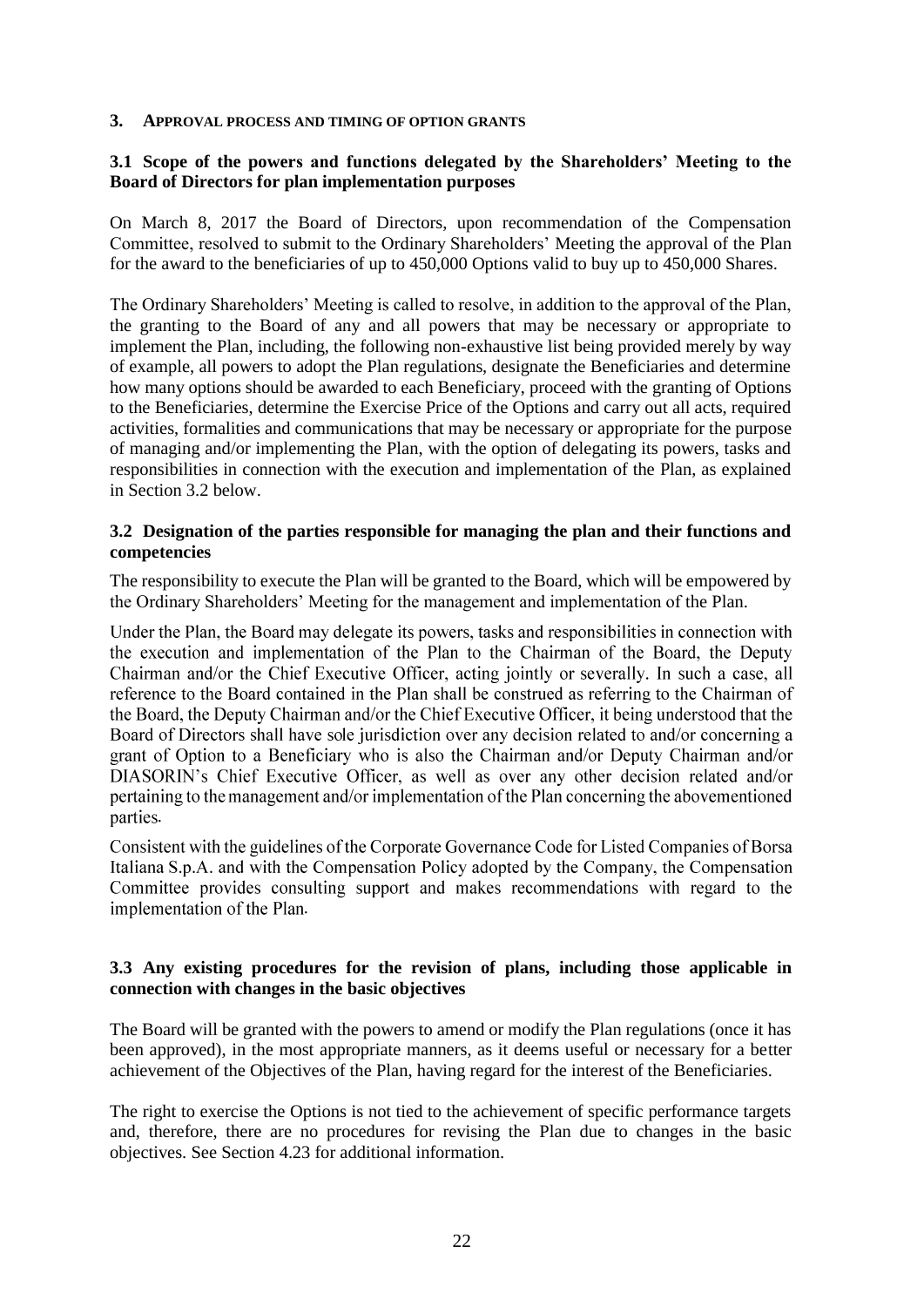#### **3.4 Description of the method used to determine the availability and grants of the financial instruments on which the plans are based**

The Plan calls for awarding to the Beneficiaries Options valid to buy Company treasury shares, on the basis of 1 Share for each Options exercised. The maximum number of Shares that may be allocated to the Beneficiaries to implement the Plan is 450,000 Shares.

To this end, on March 8, 2017 the Board agreed, among others, to submit to the Ordinary Shareholders' meeting a motion authorizing it to purchase and dispose of treasury shares, pursuant to and for the purposes of Article 2357 and Article 2357-ter of the Italian Civil Code and Article 132 of the TUF and related implementation provisions.

The purpose of the request for the authorization to buy and dispose of treasury shares is to allow the Board to have access to treasury shares earmarked for Plan implementation purposes. The authorization is being requested to purchase, in one or more instalments, up to 450,000 Company common shares with a par value of 1 (one) euro each, equal to  $0.80\%$  of the Company's share capital.

The Company shall make available to the Beneficiaries the shares they are entitled to receive following the exercise of their Options within and not later than 10 (ten) business days after the end of the calendar month during which the options were exercised.

#### **3.5 Role played by each Director in determining the characteristics of the abovementioned plans; existence of any conflicts of interest affecting interested Directors**

The features of the Plan to be approved by the Ordinary Shareholders' Meeting within the meaning and for the purposes of art. 114-*bis* of the TUF, have been determined collectively by the Board upon recommendation of the Compensation Committee, who met on March 2, 2017.

It should also be noted that the motion for the adoption of the Plan is in line with the compensation policy adopted by the Company.

**3.6 For the purposes of complying with the requirements of Article 84-***bis,* **Section 1, date of the decision adopted by the governance body authorized to recommend the approval of plans to the Shareholders' Meeting and any recommendations submitted to the abovementioned body by the Compensation Committee**

The Board approved the Plan on March 8, 2017, upon a recommendation of the Compensation Committee.

#### **3.7 For the purposes of complying with the requirements of Article 84-***bis,* **Section 5, Letter a), date of the decision adopted by the governance body authorized to award grants of financial instruments and any recommendations submitted to the abovementioned body by the Compensation Committee**

Not applicable because, as of the date of this Information Memorandum, the Ordinary Shareholders' Meeting has not yet approved the Plan.

#### **3.8 Market price on the abovementioned dates of the financial instruments on which the plan is based, if traded on regulated markets**

Not applicable because, as of the date of this Information Memorandum, the Ordinary Shareholders' Meeting has not yet approved the Plan.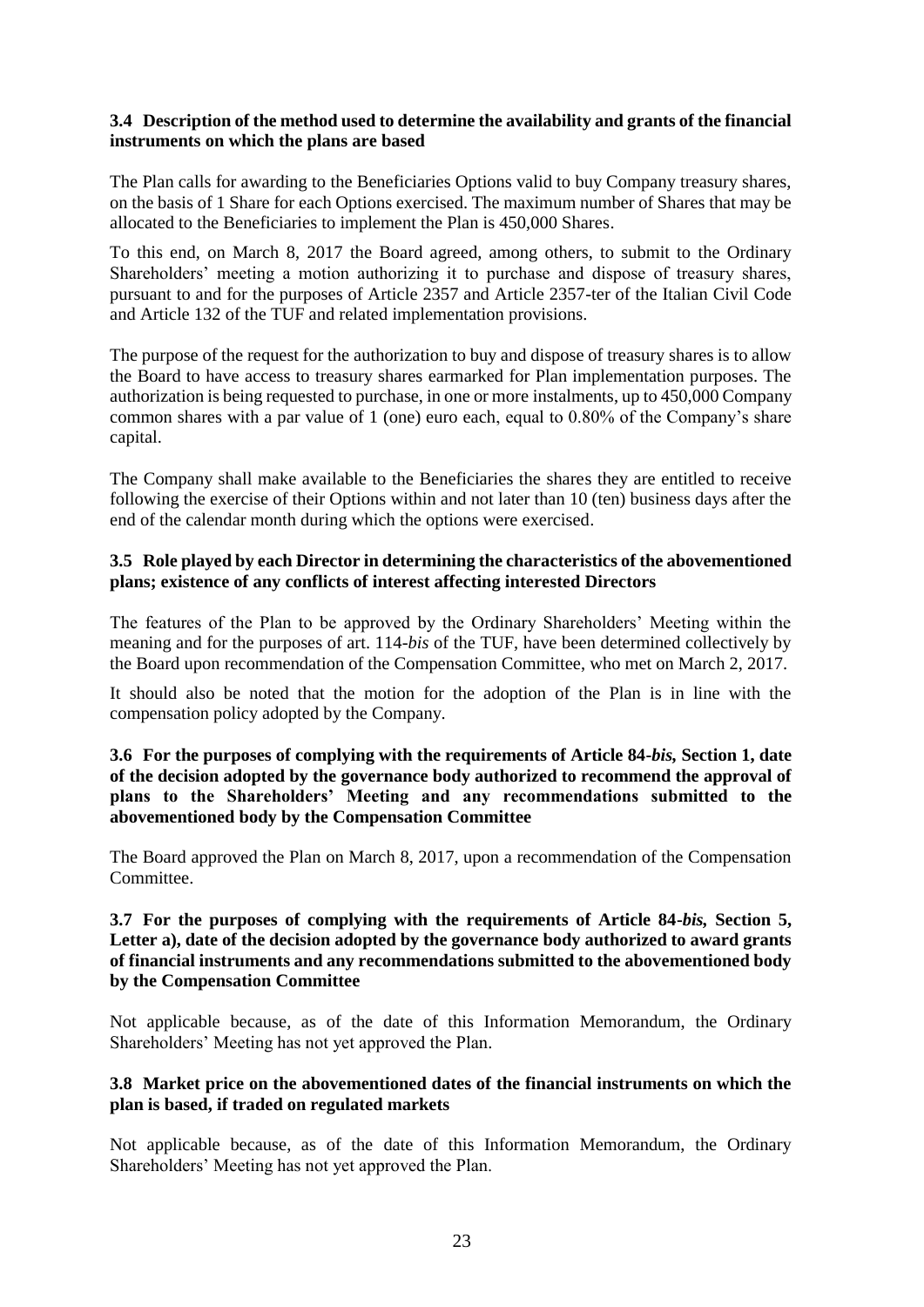**3.9 In the case of plans based on financial instruments traded on regulated markets, when deciding the timing of grants of securities in implementation of a plan, on what basis and in which manner does the issuer take into account potential timing overlap of:**

**(i) the abovementioned grant or decisions made in this regard by the Compensation Committee, with**

**(ii) the dissemination of material information, pursuant to Article 114, Section 1; for example, when such information:** 

**a. is not yet public and could have a positive impact on market prices; or**

#### **b. has already been published and could have a negative impact on market prices.**

The length of the time period chosen to compute the Exercise Price, as shown in Section 4.19 below, is sufficient to ensure that the grant is not significantly affected by the potential dissemination of material information, pursuant to Article 114, Section 1, of the TUF.

Under the 2017 Plan, the exercise of the Options by the Beneficiaries shall be suspended during the period:

 between the day of any meeting of the Board of Directors held with the purpose of approving a resolution to convene a Shareholders' Meeting called to approve (i) the statutory financial statements and at the same time the proposal to distribute dividends or (ii) the proposal to distribute special dividends; and

the day when the Shareholders' Meeting in question is held.

In case the Shareholders' Meeting resolves upon the distribution of a dividend or special dividend, the suspension period will anyway expire the day after the relevant coupon date.

The Board also has the right to suspend the Beneficiaries' right to exercise their Options during certain periods of the year. In such cases, the Board shall send a special written communication to each Beneficiary.

#### **4. CHARACTERISTICS OF THE AWARDED INSTRUMENTS**

#### **4.1 Description of how compensation plans based on financial instruments are structured**

The Plan calls for the award, free of charge, of Options that can be used subsequently, on predetermined terms, to purchase Shares with settlement against physical delivery. Therefore, these are stock options.

Each awarded Option conveys the Beneficiary the right to purchase no. 1 (one) Share, with regular dividend, upon payment of the Exercise Price to the Company.

#### **4.2 Indication of the plan's actual implementation period, with mention of any different cycles, if applicable**

The Plan calls for the award to the beneficiaries of up to 450,000 Options valid to buy up to 450,000 Shares.

Under the Plan, Options may be awarded to Beneficiaries identified by the Board over a period of three years from the date when the Plan Regulations are approved. Options are exercisable during the exercise periods defined in the Plan Regulations and/or the individual Option Contract, it being understood that awarded Options may not be exercised for a period of three years following the Grant Date. Therefore, Options will be exercisable during the period between the Initial Exercise Date and the Final Exercise Date, as stated in the individual Option Contract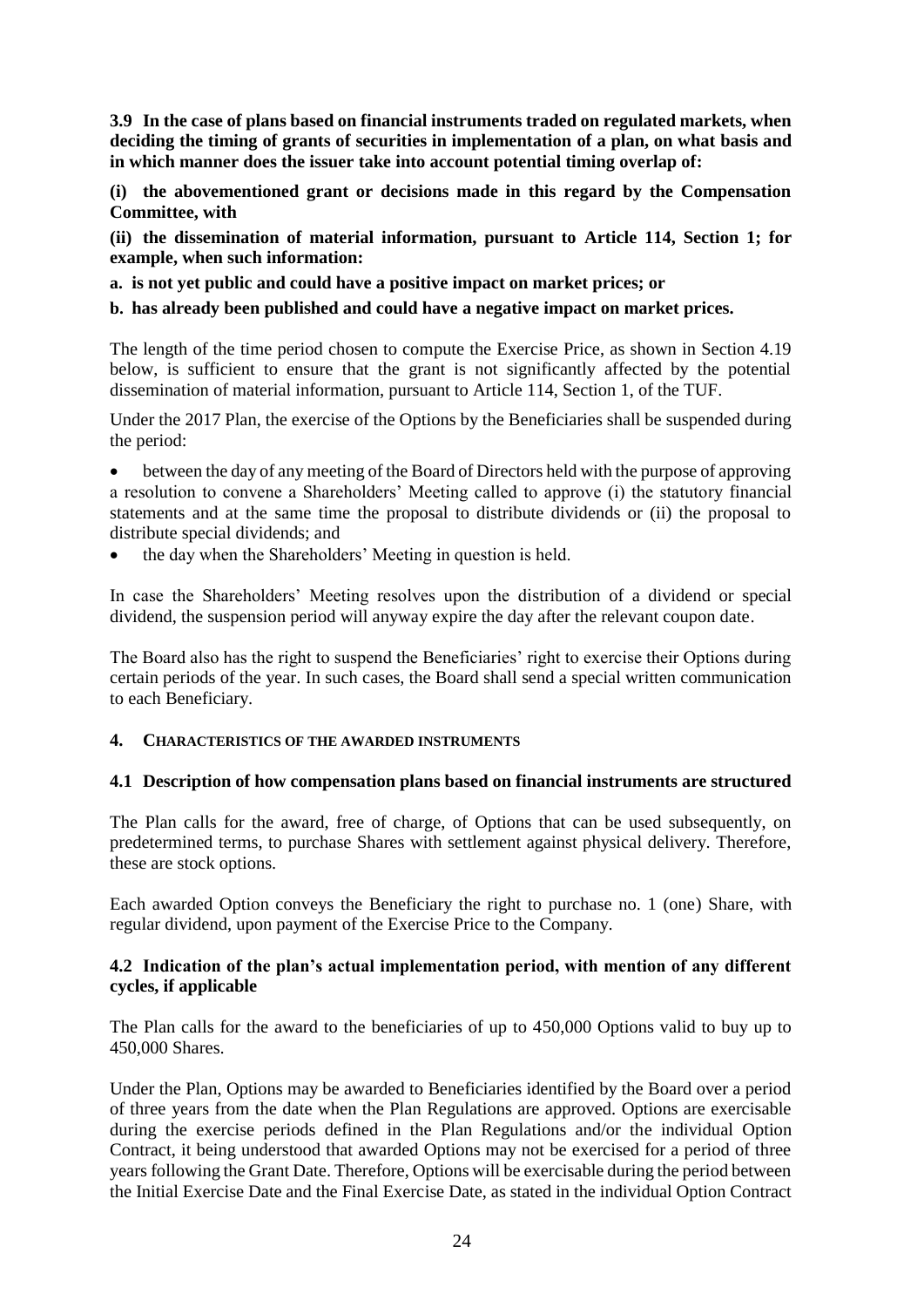signed by the Company and the Beneficiary. In any case, options must be exercised by the Final Exercise Date.

The Plan calls for early exercise of the Options when specific events occur, including:

1. change of control, pursuant to Article 93 of the TUF, even if it does not require the obligation to launch a takeover bid;

2. launch of a takeover bid on the Company shares pursuant to Articles 102 *et seq*. of the TUF; or

3. resolution of transactions that may result in the delisting of DIASORIN ordinary shares.

#### **4.3 Duration of the plan**

See Section 4.2 above

#### **4.4 Maximum number of financial instruments, including options, awarded each fiscal year to individuals identified by name or to designated categories**

The Plan calls for the award to the beneficiaries of up to 450,000 Options valid to buy up to 450,000 Shares.

The Plan does not call for a maximum number of Options to be awarded in a fiscal year.

#### **4.5 Plan's implementation methods and clauses, specifying if the actual award of financial instruments is subject to the fulfilment of conditions precedent or the attainment of predetermined performance targets; description of these conditions and results**

Information about the Plan's implementation methods and clauses is provided in the different sections of this Information Memorandum. Specifically, as mentioned in Section 2.3 above, the number of Options awarded to each Beneficiary is determined on each occasion by the Board, taking into account the number, category, organizational level, responsibilities and professional competencies of the Beneficiaries.

The award of financial instruments is not subject to the achievement of performance targets.

#### **4.6 Indication of any availability restrictions on the awarded financial instruments or the financial instrument obtained through the exercise of options, specifically indicating the time periods during which the subsequent transfer to the company or a third party is allowed or forbidden**

Options are awarded on a personal basis and may be exercised exclusively by the Beneficiaries. Options may not be transferred or negotiated, pledged or otherwise encumbered by the Beneficiary and/or provided as collateral both as a result of a contract or pursuant to law.

Option will become null and void and may no longer be exercised if an attempt is made to transfer or negotiate them, including, by way of example, any attempt to transfer them by means of a contract or pursuant to law, the establishment of a pledge or other encumbrance, seizure or attachment affecting the Option.

There are no restrictions on the transfer of Company Shares acquired through the exercise of Options.

**4.7 Description of any cancellation conditions regarding the establishment of plans, if the recipients execute hedging transactions to bypass any prohibitions to sell awarded financial instruments, including options, or financial instruments obtained through the exercise of options**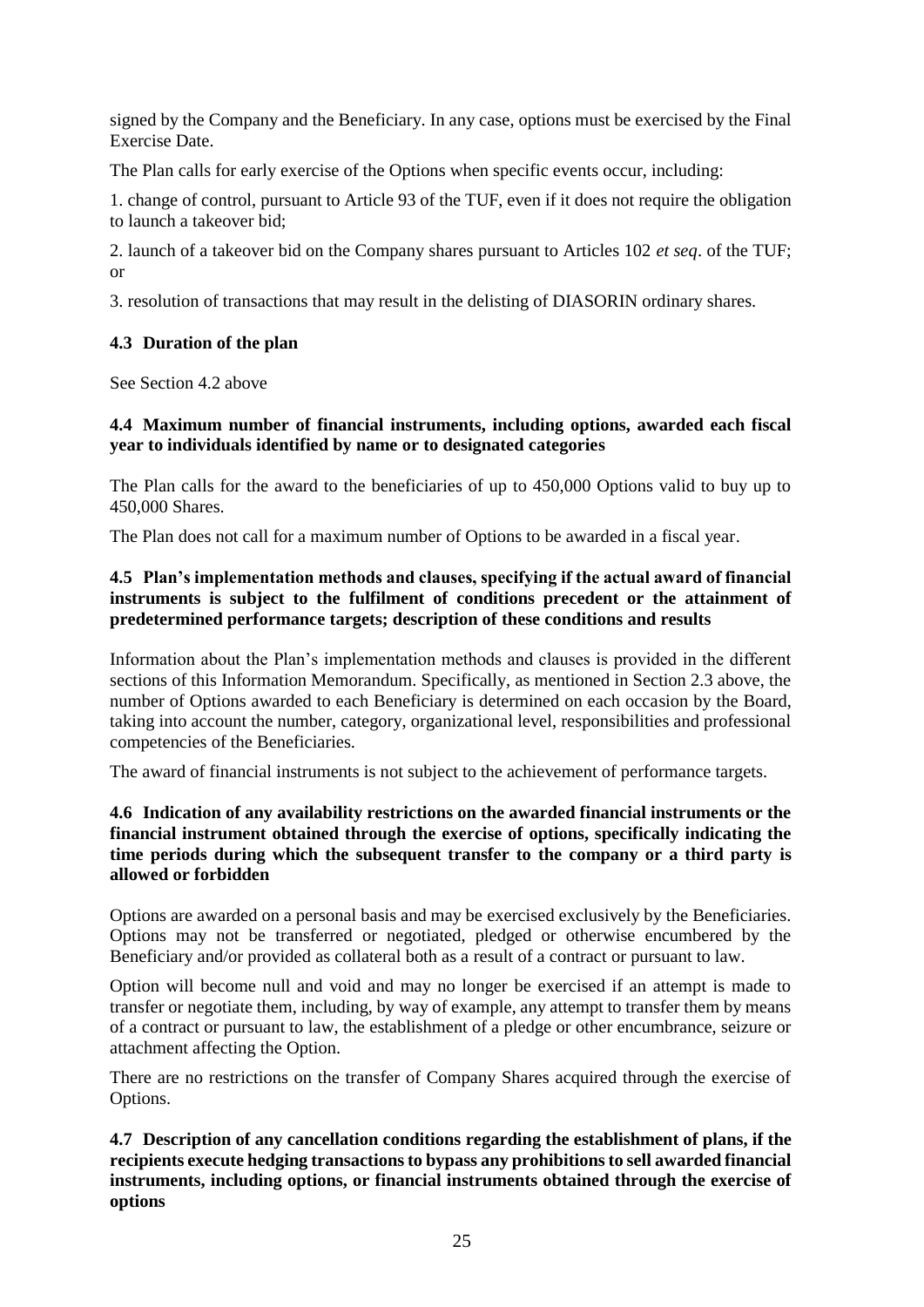Not applicable because there are no cancellation conditions if a Beneficiary executes hedging transactions to bypass any prohibitions to sell awarded Options.

However, please note the information provided in Section 4.6 above about instances of Options being voided if an attempt is made to transfer or negotiate them.

#### **4.8 Description of the effects resulting from the end of the employment relationship**

A Relationship with DIASORIN or a Subsidiary is an eligibility requirement for the Plan.

Specifically, under the Plan, if the Relationship is ended as a result of a bad leaver situation before the Options are exercised, all options awarded to the Beneficiary shall automatically lapse and shall become null and void, thereby releasing the Company from any obligation or liability.

Bad leaver refers to situations when the employment relationship is ended due to (i) firing of a Beneficiary for cause or (a) violation by the Beneficiary of the laws governing the Relationships; (b) criminal conviction of the Beneficiary of a crime resulting from a malicious or negligent act; (ii) resignation by the Beneficiary not justified by the occurrence of (a) withdrawal from the employment relationship due to a Beneficiary's physical or mental disability (caused by illness or accident) resulting in inability to work for more than 6 (six) months; (b) death of the Beneficiary.

If the employment relationship is ended as a result of a good leaver situation before the Options are exercised, the Beneficiary will retain the right to exercise his/her awarded options proportionately to the length of his/her employment after the Grant Date, as against the length of time running between the Grant Date and the initial Option exercise date. Options that are not exercisable shall become void automatically, thereby releasing the Company from any obligation or liability.

Good leaver refers to situations when the employment relationship is ended due to (i) firing without cause; (ii) withdrawal from the employment relationship due to a Beneficiary's physical or mental disability (caused by illness or accident) resulting in inability to work for more than 6  $(six)$  months; (iii) death of the beneficiary; (iv) retirement of the Beneficiary; and (v) loss of the status of subsidiary by the company employing the Beneficiary.

The Options cancelled for whatever reason will return in the Board's availability, which may reaward them within a period of three years from the approval date of the regulations of the Plan.

#### **4.9 Description of any other cause of plan cancellation**

Options shall become void and will be no longer exercisable if the restrictions described in Section 4.6 above are violated.

Moreover, if the Company does not receive the Exercise Notice within the deadline established by the Board and stated in the Option Contract, or if the full Exercise price owed by the beneficiary is not paid to the Company within he required deadline, the Beneficiary shall lose permanently the right to exercise the awarded Options and the affected Options will be deemed to have been permanently cancelled, thereby releasing the Company and the Beneficiary from any existing obligations.

Aside from the situations described above, and without prejudice to the provisions explained in Section 3.3 above, there are no other causes of cancellation under the Plan.

**4.10Reasons for a provision, if any, concerning the "redemption" by the company of the financial instruments subject of the plans, adopted pursuant to Articles 2357 and following of the Italian Civil Code; beneficiaries of the redemption, specifying whether the**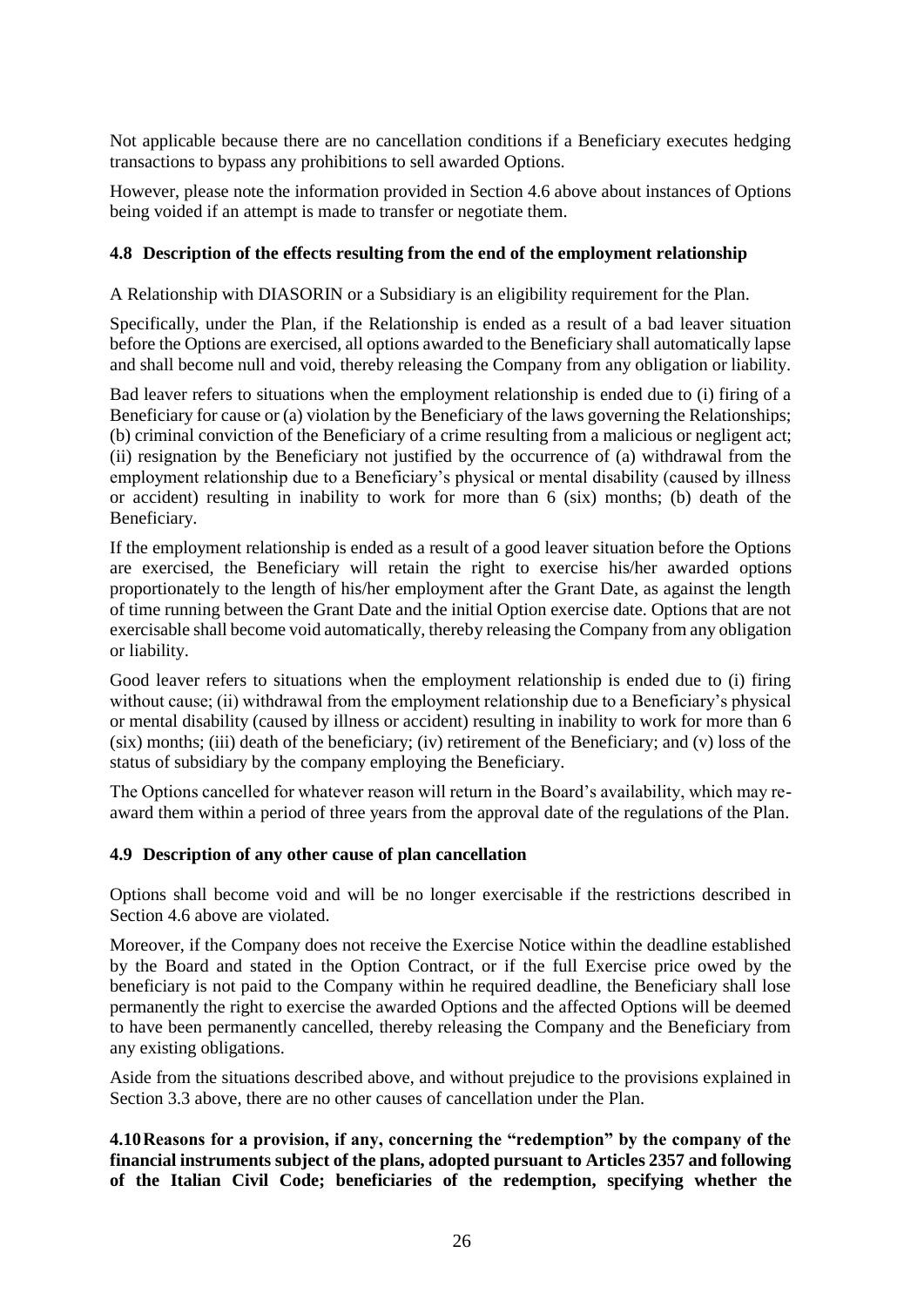#### **redemption applies only to certain employee categories; effect of the end of the employment relationship on the redemption**

There is no provision giving the Company the right to redeem the Options object of the Plan and of the Shares deriving from their Exercise.

#### **4.11Any loans or other subsidies that may be granted for the purchase of shares, pursuant to Article 2358, Section 8, of the Italian Civil Code**

No provision has been made to grant loans or other subsidies for the purchase of Shares, pursuant to Article 2358, Section 8, of the Italian Civil Code.

#### **4.12 Indication of the cost that the company expects to incur on the award date, as determinable based on predefined terms and conditions, in terms both of total amount and amount for each financial instrument in the plan**

Not applicable because, as of the date of this Information Memorandum, the Ordinary Shareholders' Meeting has not yet approved the Plan.

#### **4.13 Description of any dilutive effects on the share capital caused by compensation plans**

Because no new shares will be issued under the Plan, the Plan will not have a dilutive effect on the Company's share capital.

#### **4.14 Restrictions, if any, on the exercise of voting rights and the attribution of ownership rights**

The object of the Plan are stock options and there are no restrictions on the exercise of voting rights and the attribution of ownership rights inherent in the Shares deriving from the Exercise of the Options.

#### **4.15 If the shares are not traded on regulated markets, any useful information for an informed assessment of the value attributable to them**

Not applicable because the Shares are traded on the MTA.

#### **4.16Number of financial instruments underlying each option**

Each awarded Option, if exercised with the deadlines and in accordance with the conditions of the Plan, conveys the right to purchase one Share.

#### **4.17Expiration of the options**

See Section 4.2 above.

#### **4.18Exercise mode (American/European), timing (e.g., periods valid for exercising) and exercise clauses (e.g., knock-in and knock-out clauses)**

The Options will have a "European" exercise mode. See Section 4.2 above for the Option exercise periods.

**4.19 The price for the exercise of the option or method and criteria for its determination, with specific regards: a) to the formula for calculating the exercise price in relation to a given market price (the "fair market value") (e.g. exercise price equal to 90%, 100% or 110% of market price) and b) to the method used to determine the market price taken as reference for the determination of the exercise price (e.g. last price of the day prior to assignment, day average, average of the last 30 days, etc.)**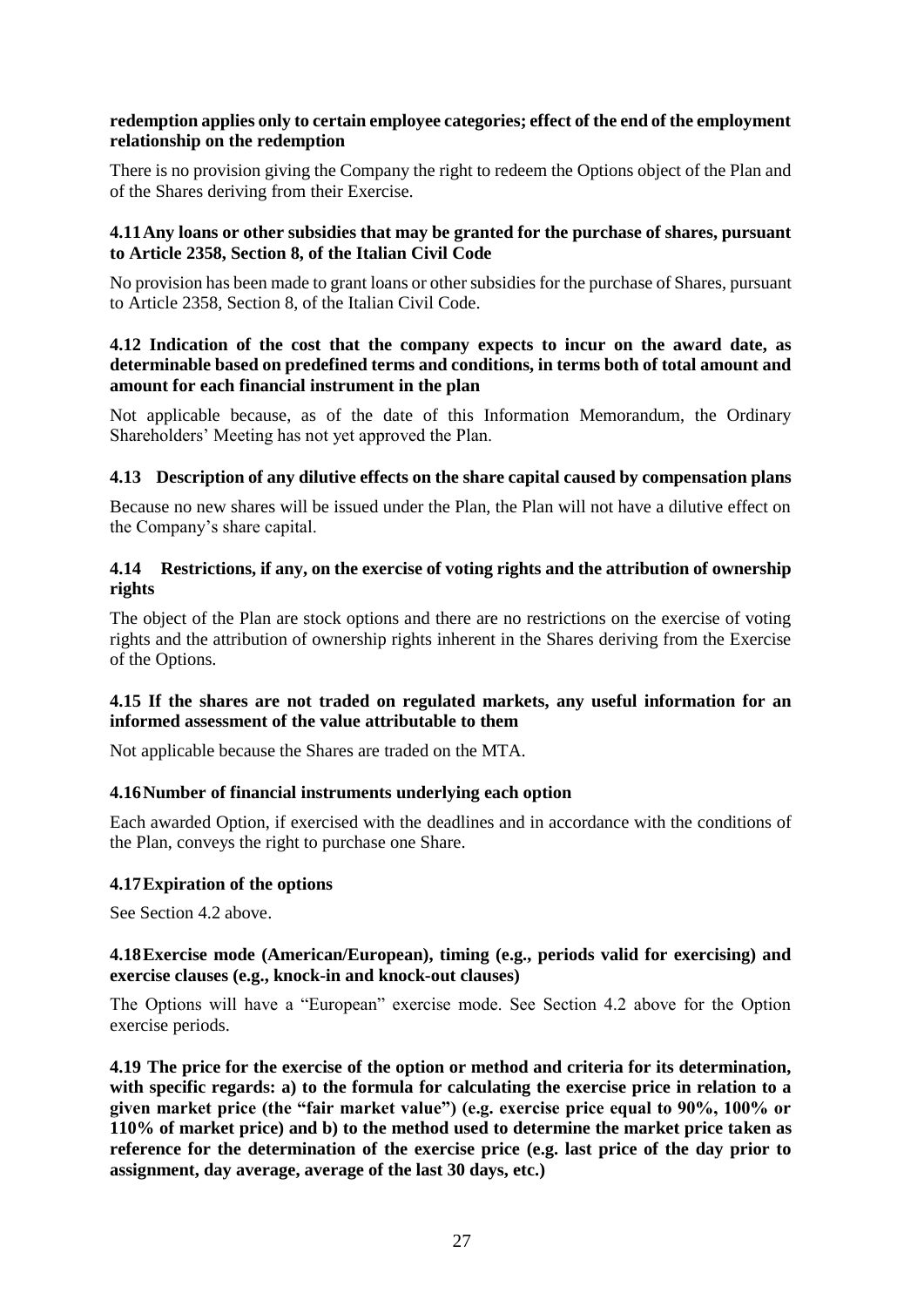The Exercise Price for each Option will be determined by the Board in an amount that shall not be less than the simple average of the official prices on the MTA during the period between the Option Grant Date and the same day of the previous calendar month.

#### **4.20If the exercise price is different from the market price determined as explained in Section 4.19 above (fair market value), reasons for the difference**

Not applicable.

#### **4.21Criteria for setting different exercise prices for different beneficiaries or different categories of beneficiaries**

Not applicable, because there are no criteria used to determine different Exercise Prices for different Beneficiaries.

#### **4.22If the financial instruments underlying the options are not traded on regulated market, indication of the value attributable to the underlying instruments or criteria to determine their value**

Not applicable because the Shares are traded on the MTA.

**4.23 Criteria for the adjustments required as a result of extraordinary share capital transactions and other transactions causing a change in the number of the underlying instruments (capital increases, extraordinary dividends, reverse stock splits and stock splits, mergers and demergers, conversions into other classes of shares, etc.)**

The Board of Directors has the right to make any amendment or integration to the Plan as it deems useful or necessary for the best achievement of the objectives of the Plan, provided that they do not affect the Exercise of the Options granted to the Beneficiaries

#### **4.24Compensation plans based on financial instruments (table)**

<span id="page-27-0"></span>Not applicable because, as of the date of this Information Memorandum, the Ordinary Shareholders' Meeting has not yet approved the Plan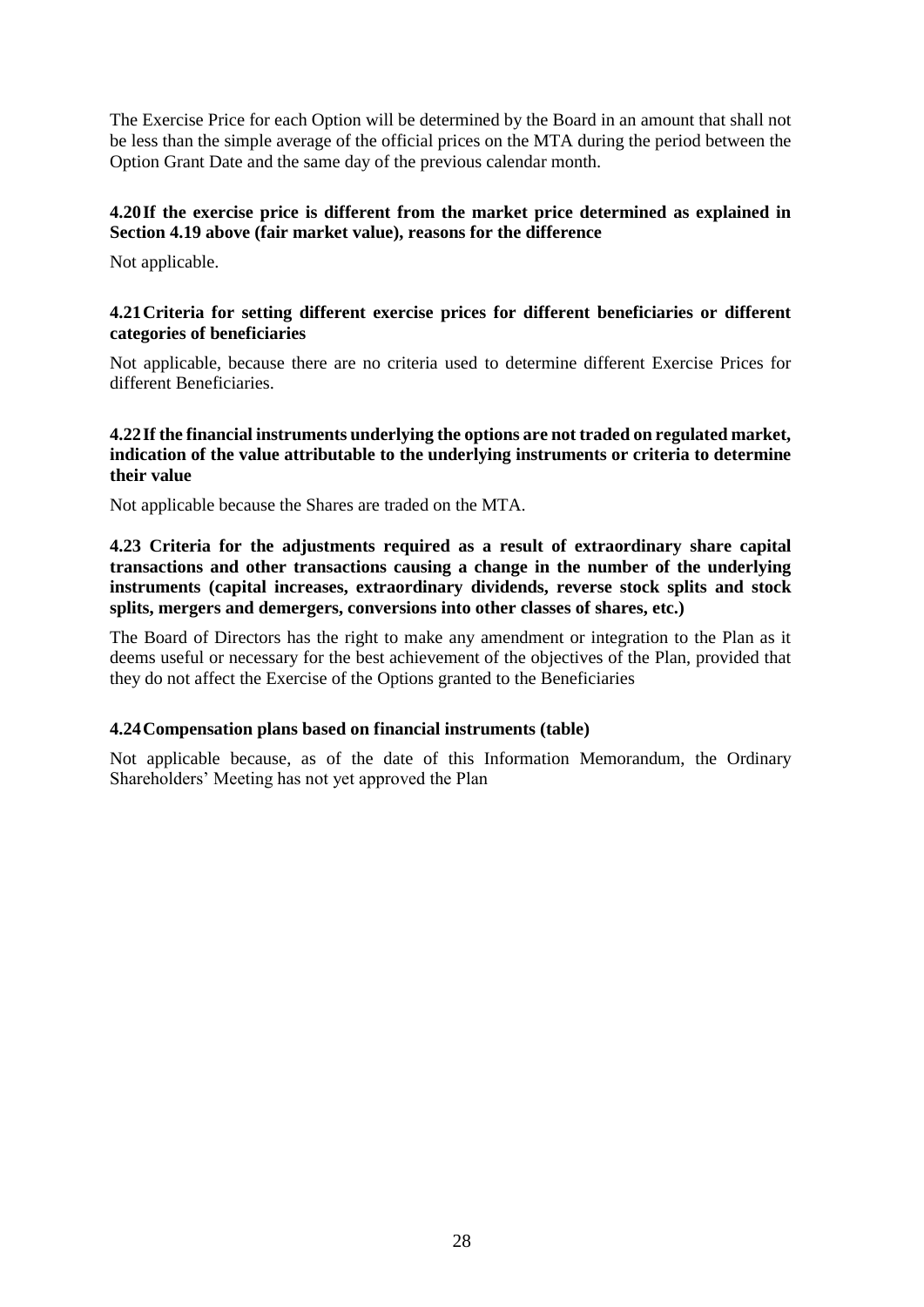#### **Explanatory Report concerning item No. 5 on the Agenda**

**Authorization to buy and dispose of treasury shares, in accordance with the combined provisions of Article 2357 and Article 2357-***ter* **of the Italian Civil Code and Article 132 of Legislative Decree No. 58/1998 and applicable implementation provisions. Connected and related resolutions.**

Dear Shareholders,

You have been called to an Ordinary Shareholders' Meeting to review and approve a motion to authorize the purchase and disposition of common shares of DiaSorin S.p.A. (hereinafter "**DiaSorin**" or the "**Company**"), in accordance with the combined provisions of Article 2357 and Article 2357-*ter* of the Italian Civil Code and Article 132 of Legislative Decree No. 58/1998 (the "**TUF**") and applicable implementation provisions.

#### **1. Reasons for requesting the authorization to buy and dispose of treasury shares.**

The request to authorize the purchase and disposition of treasury shares is being made for the purpose of providing the Board of Directors with the treasury shares needed to implement the Company's new stock option plan, pursuant to which the plan's beneficiaries will be awarded grants of options valid to buy DiaSorin common shares that are already outstanding and are held by the Company as treasury shares.

Specifically, the new share incentive plan for executives and key employees of DiaSorin and its subsidiaries designated from time to time by the Board of Directors, called "DiaSorin S.p.A. 2017 Stock Option Plan" (the "**2017 Plan**"), calls for the award to the beneficiaries of up to 450,000 options (the "**Options**") valid to buy up to 450,000 DiaSorin common shares held by the Company as treasury shares. Additional information about the motion to establish the 2017 Plan, submitted for approval to the Company's Ordinary Shareholders' Meeting (convened for April 27, 2017, on the first calling, and April 28, 2017, on the second calling) as the  $4<sup>th</sup>$  item on the Meeting's Agenda is provided in the explanatory report prepared in accordance with Article 114-*bis* of the TUF and the Information Memorandum of the 2017 Plan prepared in accordance with Article 84-*bis* of Consob Regulation No. 11971/1999, as amended (hereinafter the "**Issuers' Regulations**"), which have been made available to the public in the manner and by the deadline required pursuant to law.

Given the purpose of the motion to authorize the purchase and disposition of treasury shares related to the 2017 Plan beneficiaries, the transactions involving treasury shares are consistent with Article 5 of Regulation (EU) no. 596/2014 (the Market Abuse Regulation, hereinafter "**MAR**") and the procedures contemplated under Article 13 of MAR.

DiaSorin, in the manner described below, shall have the right to use shares that exceed those actually used for the 2017 Plan for other purposes permitted by law or to dispose of treasury shares on a regulated market.

#### **2. Maximum number, class and par value of the shares subject of the authorization.**

The authorization is being requested to purchase, in one or more installments, up to 450,000 Company common shares, par value 1 (one) euros each, regular ranking for dividends, equal to 0.80% of the Company's share capital.

#### **3. Useful information for an informed assessment of compliance with the relevant provision of Article 2357, Section 3, of the Italian Civil Code.**

As of the date of this Report, DiaSorin's share capital amounted to 55,948,257 euros (fully subscribed and paid-in), comprised of 55,948,257 common shares, par value 1 (one) euro each.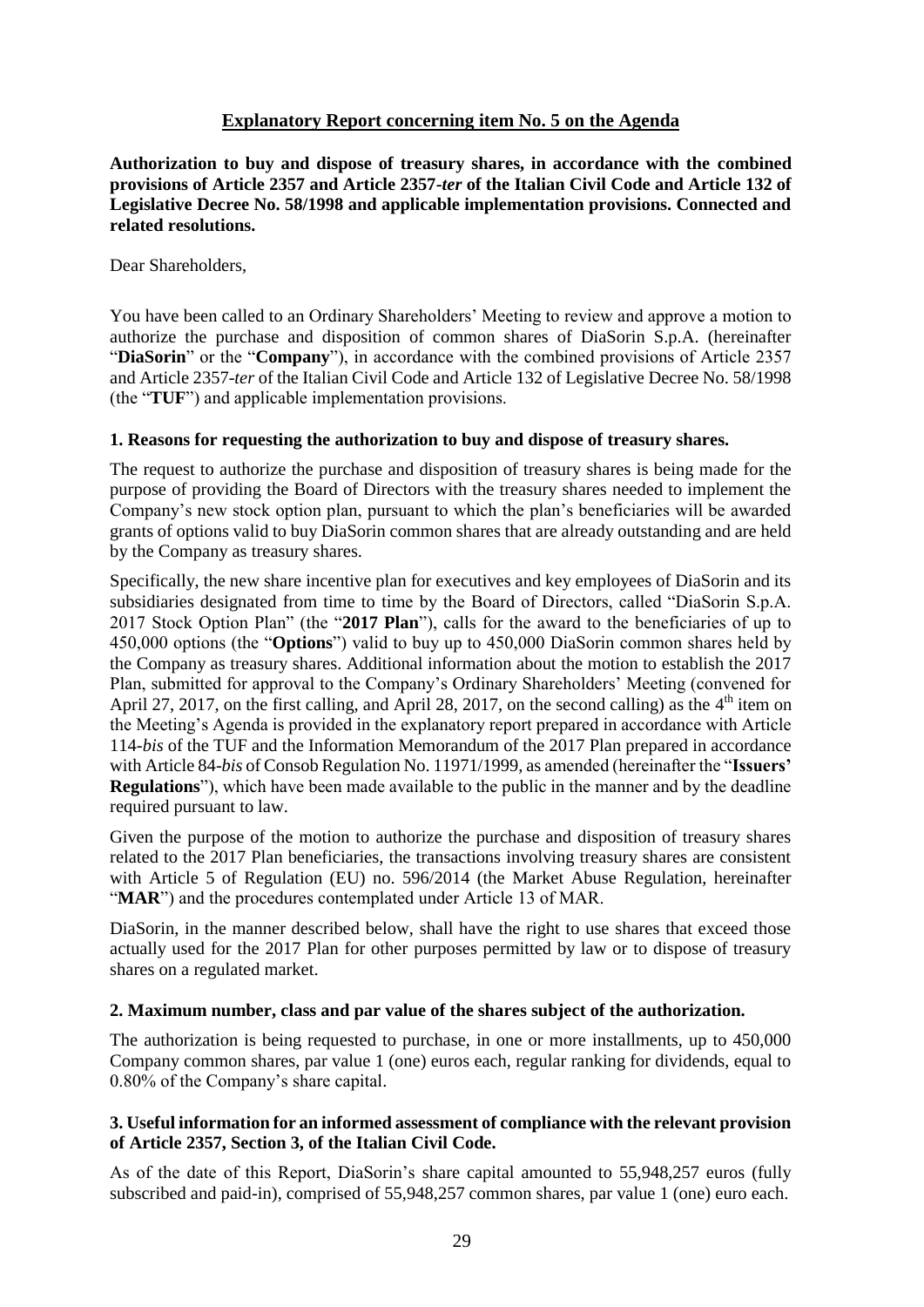As of the date of this Report, the Company held No. 1,189,950 treasury shares, equal to 2.13% of the share capital. None of its subsidiaries held DiaSorin shares.

The authorization to buy treasury shares is being requested to purchase up to 450,000 common shares, equal to 0.80% of the Company's share capital. This percentage is below the ceiling of one-fifth of the share capital set forth in Article 2357, Section 3, of the Italian Civil Code, it being understood that, pursuant to Article 2357, Section 1, of the Italian Civil Code, purchases of treasury shares shall be deemed to have been authorized for, and, therefore, held within, an amount that does not exceed the distributable earning and available reserves shown in the latest duly approved financial statements available when the transaction is executed, based on the consideration actually paid by the Company for the abovementioned purchases.

All of the accounting entries required pursuant to law and the applicable accounting principles shall be made in connection with the purchase and disposition of treasury shares.

#### **4. Length of time for which the authorization is being requested.**

The authorization to buy treasury shares is being requested for a period of 18 months, counting from the date of the corresponding resolution of the Shareholders' Meeting. The Board of Directors will proceed with the authorized transactions, in one or more installments and at any time, with different manner and terms, in accordance with the applicable law and with a gradual approach deemed to be beneficial for the Company. The authorization to dispose of the treasury shares is being request without time limit.

#### **5. Consideration for purchases and disposal transactions**

#### **5.1. Minimum and maximum consideration for purchases of treasury shares**

The Board of Directors recommends that purchases of treasury shares be carried out consistent with conditions for trading set forth in Article 3 of Delegated Regulation (EU) no. 2016/1052 ( the " **Regulation 1052**") in implementation of MAR and, therefore, at a price that may not be greater than the price of the latest independent transaction or the price of the highest independent bid available on the trading market where the purchase is being executed, whichever is higher, it being understood that the consideration per share may never be lower by more than 15% or higher by more than 15% than the official price posted for the DiaSorin shares during the stock market trading session that preceded each buy transaction.

#### **5.2. Consideration for disposals of treasury shares**

The DiaSorin common shares purchased pursuant to the authorization subject of this motion will be allocated to the Beneficiaries who exercise the Options awarded to them in accordance with the terms and conditions of the 2017 Plan, at a price that will be determined by the Board of Directors at the time of the Option grant, in an amount that shall not be less than the simple average of the official prices at which the DiaSorin common shares traded on the Online Stock Market organized and operated by Borsa Italiana S.p.A. during the period between the Option grant date and the same day of the previous calendar month.

Should there be any remaining treasury shares when the 2017 Plan expires, (or the Plan is fully utilized or becomes wholly or partly ineffective), these treasury shares may be disposed of through transactions in a regulated market or through other methods of disposition allowed by the applicable regulations, at a price per share that may not be lower by more than 15% than the official price posted for the DiaSorin shares during the stock market trading session that preceded each transaction.

#### **6. Methods applied to execute purchases.**

The Board of Directors recommends that purchases be executed in accordance with CONSOB Regulation No. 11971/1999 (as amended) in implementation of Article 3 of the TUF, in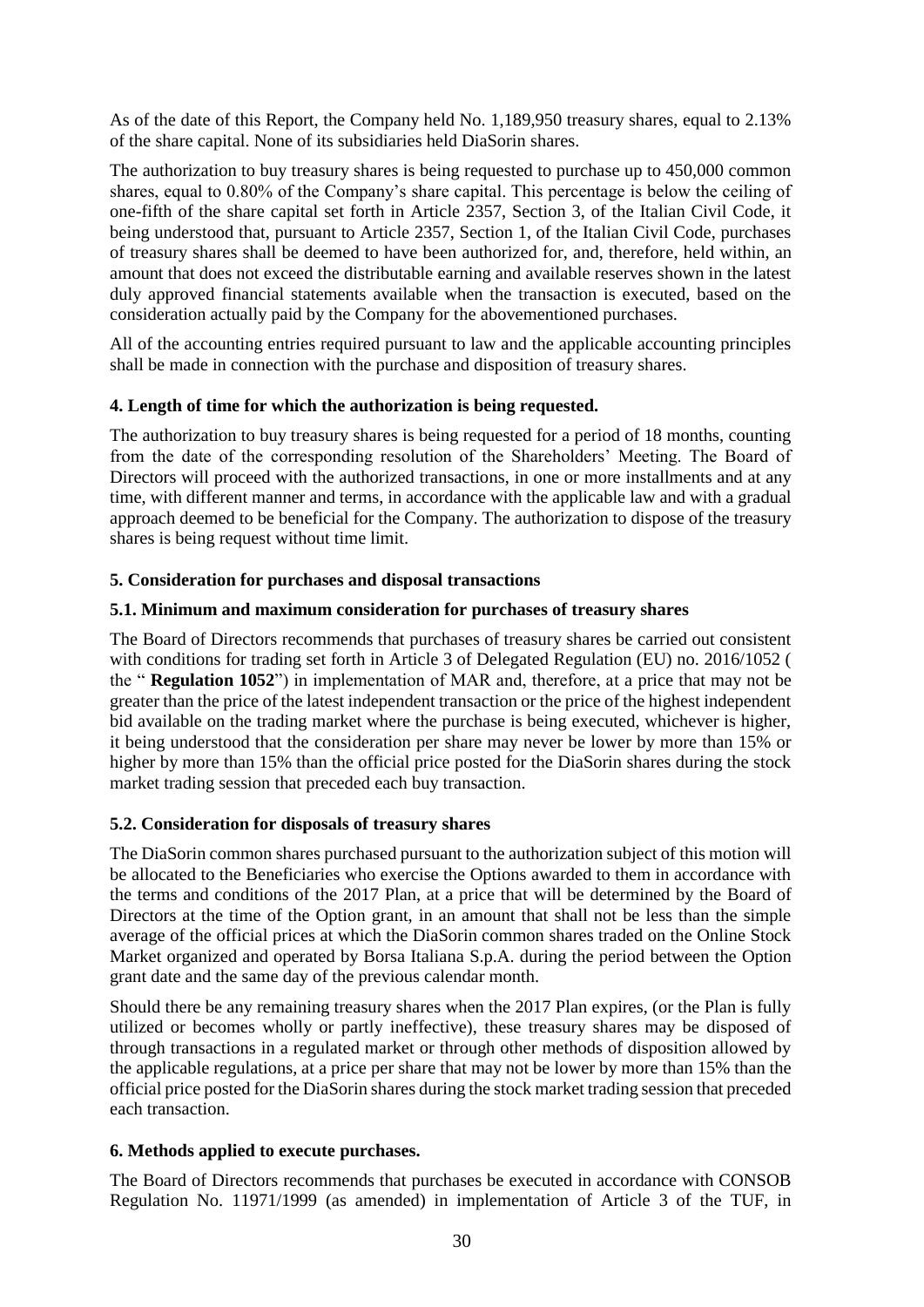compliance with conditions for trading set forth in Article 3 of Regulation 1052 and with a gradual approach deemed to be beneficial for the Company.

Acts of disposition involving the treasury shares acquired in the manner described above will be executed through allotment of the shares to Beneficiaries who exercise the Options awarded to them in accordance with the terms and conditions of the 2017 Plan, without prejudice to the provisions of Section 5.2 above regarding other methods for the disposition of treasury shares.

Transactions executed to dispose of treasury shares shall always be carried out in accordance with current laws and regulations governing the execution of transactions involving listed securities, including the procedures contemplated under Article 13 of MAR, and may be carried out in one or more installments, with a gradual approach deemed to be beneficial for the Company.

Pursuant to and for the purposes of Article 44-*bis*, Section 4, of the Issuers' Regulations, the treasury shares purchased by DiaSorin under this authorization to fulfill its obligations arising from the 2017 Plan are not excluded from the Company's share capital as basis to determine the major shareholding for the purposes of the regulations about the mandatory public offers to buy, and namely for the purposes of Article 106, Sections 1, 1-*bis*, 1-*ter* and 3, letter b), of the TUF.

#### **7. Motion for a resolution.**

"The Ordinary Shareholders' Meeting of DiaSorin S.p.A., having reviewed the report of the Board of Directors,

#### resolves to

(A) authorize the transactions for the purchase and disposition of treasury shares, pursuant to and for the purposes of Article 2357 and Article 2357-*ter* of the Italian Civil Code and Article 132 of Legislative Decree No. 58/1998 and the applicable regulatory provisions, earmarked for the purpose of implementing the "DiaSorin S.p.A. 2017 Stock Option Plan" (the "**2017 Plan**"), as explained below, consistent with the methods, terms and conditions set forth in the Report of the Board of Directors, and, therefore, to:

1. authorize, pursuant to and for the purposes of Article 2357 of the Italian Civil Code, the purchase, in one or more installments over a period of 18 months counting from the date of the Ordinary Shareholders' Meeting, up to 450,000 Company common shares for a consideration per share that may never be lower by more than 15% or higher by more than 15% than the official price posted for the DiaSorin shares during the stock market trading session that preceded each buy transaction, consistent with conditions for trading set forth in Article 3 of Delegated Regulation (EU) no. 2016/1052; however, the maximum number of treasury shares held at any time in implementation of this resolution shall never exceed the ceiling set forth in the current applicable regulations, counting also any Company shares held by its subsidiaries;

2. empower the Board of Directors, and the Board Chairman and the Chief Executive Officer on the Board's behalf, acting either jointly or severally, to proceed with purchases of the shares for the purposes and on the terms set forth above, as gradually as it may be appropriate in the Company's interest, and in the manner required by Consob Regulation No. 11971/1999 (as amended), in accordance with Article 132 of TUF, granting them the broadest powers for the execution of transactions subject of this resolution and any other related formality, including retaining the services of intermediaries qualified pursuant to law, with the option of appointing special representatives;

3. empower the Board of Directors, and the Board Chairman and the Chief Executive Officer on the Board's behalf, acting either jointly or severally and through representatives, so that, pursuant to and for the purpose of Article 2537-ter of the Italian Civil Code, they may dispose of the treasury shares purchased in accordance with this resolution at any time, in whole or in